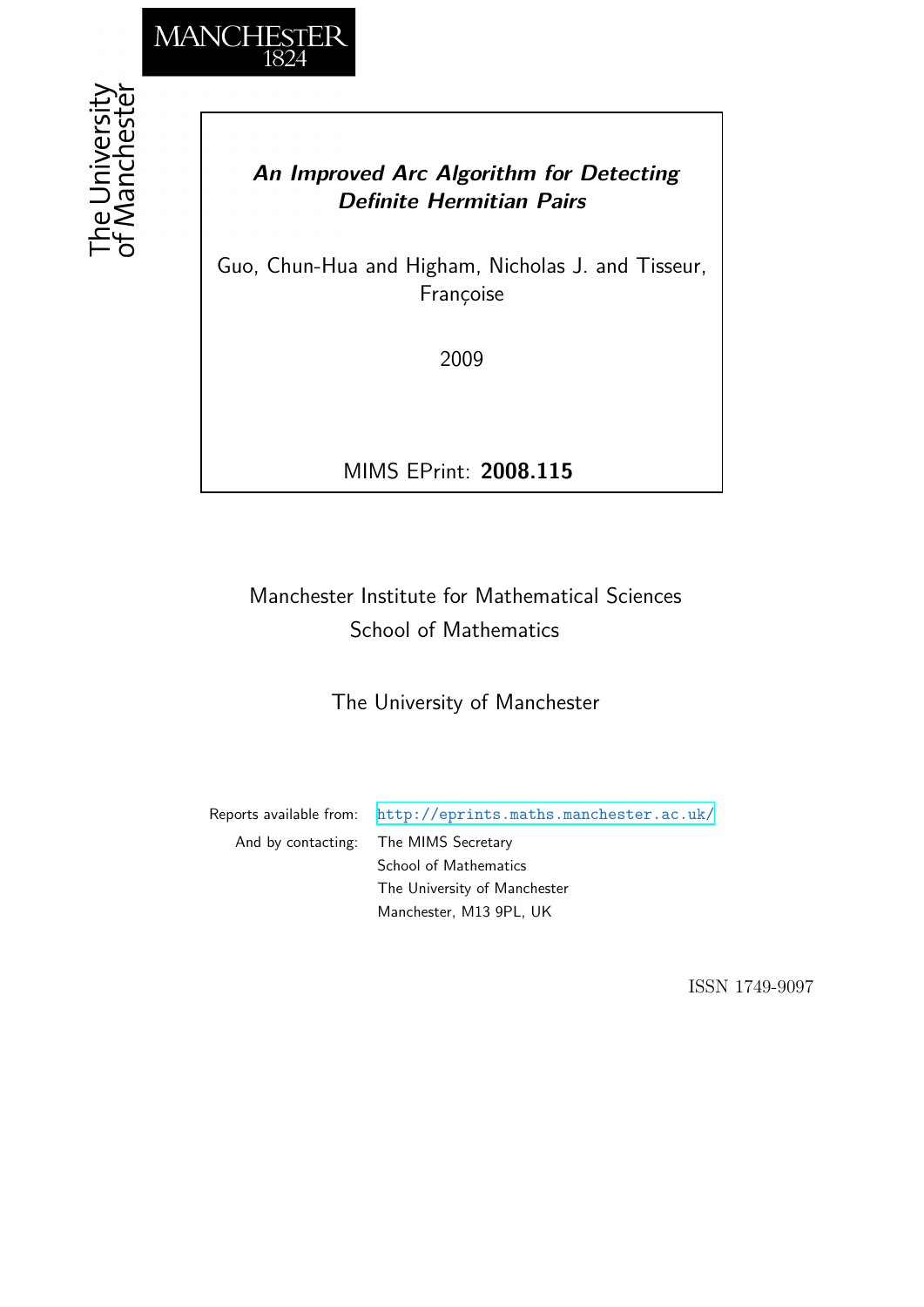### **AN IMPROVED ARC ALGORITHM FOR DETECTING DEFINITE HERMITIAN PAIRS**∗

CHUN-HUA GUO<sup>†</sup>, NICHOLAS J. HIGHAM<sup>‡</sup>, AND FRANÇOISE TISSEUR<sup>‡</sup>

**Abstract.** A 25-year-old and somewhat neglected algorithm of Crawford and Moon attempts to determine whether a given Hermitian matrix pair  $(A, B)$  is definite by exploring the range of the function  $f(x) = x^*(A + iB)x/|x^*(A + iB)x|$ , which is a subset of the unit circle. We revisit the algorithm and show that with suitable modifications and careful attention to implementation details it provides a reliable and efficient means of testing definiteness. A clearer derivation of the basic algorithm is given that emphasizes an arc expansion viewpoint and makes no assumptions about the definiteness of the pair. Convergence of the algorithm is proved for all  $(A, B)$ , definite or not. It is shown that proper handling of three details of the algorithm is crucial to the efficiency and reliability: how the midpoint of an arc is computed, whether shrinkage of an arc is permitted, and how directions of negative curvature are computed. For the latter, several variants of Cholesky factorization with complete pivoting are explored and the benefits of pivoting demonstrated. The overall cost of our improved algorithm is typically just a few Cholesky factorizations. Three applications of the algorithm are described: testing the hyperbolicity of a Hermitian quadratic matrix polynomial, constructing conjugate gradient methods for sparse linear systems in saddle point form, and computing the Crawford number of the pair  $(A, B)$  via a quasiconvex univariate minimization problem.

**Key words.** definite pair, pencil, Hermitian generalized eigenvalue problem, direction of negative curvature, Crawford number, hyperbolic quadratic eigenvalue problem, saddle point linear system

**AMS subject classifications.** 15A18, 65F15, 65F30

**DOI.** 10.1137/08074218X

**1. Introduction.** For given Hermitian matrices  $A, B \in \mathbb{C}^{n \times n}$ , the pair  $(A, B)$ is said to be a definite pair if  $x^*(A + iB)x \neq 0$  for all nonzero  $x \in \mathbb{C}^n$ , and otherwise indefinite. It is known that  $(A, B)$  is definite if and only if there exists a real number t such that the matrix

$$
(1.1)\qquad \qquad B(t) = A\sin t + B\cos t
$$

is positive definite [1], [25]. If  $(A, B)$  is definite then both theoretical and computational advantages accrue. In the associated generalized eigenvalue problem  $Ax = \lambda Bx$ the eigenvalues are real,  $A$  and  $B$  are simultaneously diagonalizable, and if  $t$  is known then the eigenvalues can be computed via those of an associated pair  $(A(t), B(t))$ , where

(1.2)  $A(t) + iB(t) \equiv A \cos t - B \sin t + i(A \sin t + B \cos t) = e^{it}(A + iB),$ 

by methods that exploit the definiteness of  $B(t)$  [9].

<sup>∗</sup>Received by the editors December 1, 2008; accepted for publication by Z. Bai June 25, 2009; published electronically September 18, 2009.

http://www.siam.org/journals/simax/31-3/74218.html

<sup>†</sup>Department of Mathematics and Statistics, University of Regina, Regina S4S 0A2, SK, Canada (chguo@math.uregina.ca, http://www.math.uregina.ca/∼chguo/). The research of this author was supported in part by a grant from the Natural Sciences and Engineering Research Council of Canada.

<sup>‡</sup>School of Mathematics, The University of Manchester, Manchester, M13 9PL, UK (higham@ ma.man.ac.uk, http://www.ma.man.ac.uk/∼higham/, ftisseur@ma.man.ac.uk, http://www.ma.man. ac.uk/∼ftisseur/). The work of both authors was supported by Engineering and Physical Sciences Research Council grant EP/D079403. The second author's work was also supported by a Royal Society-Wolfson Research Merit Award.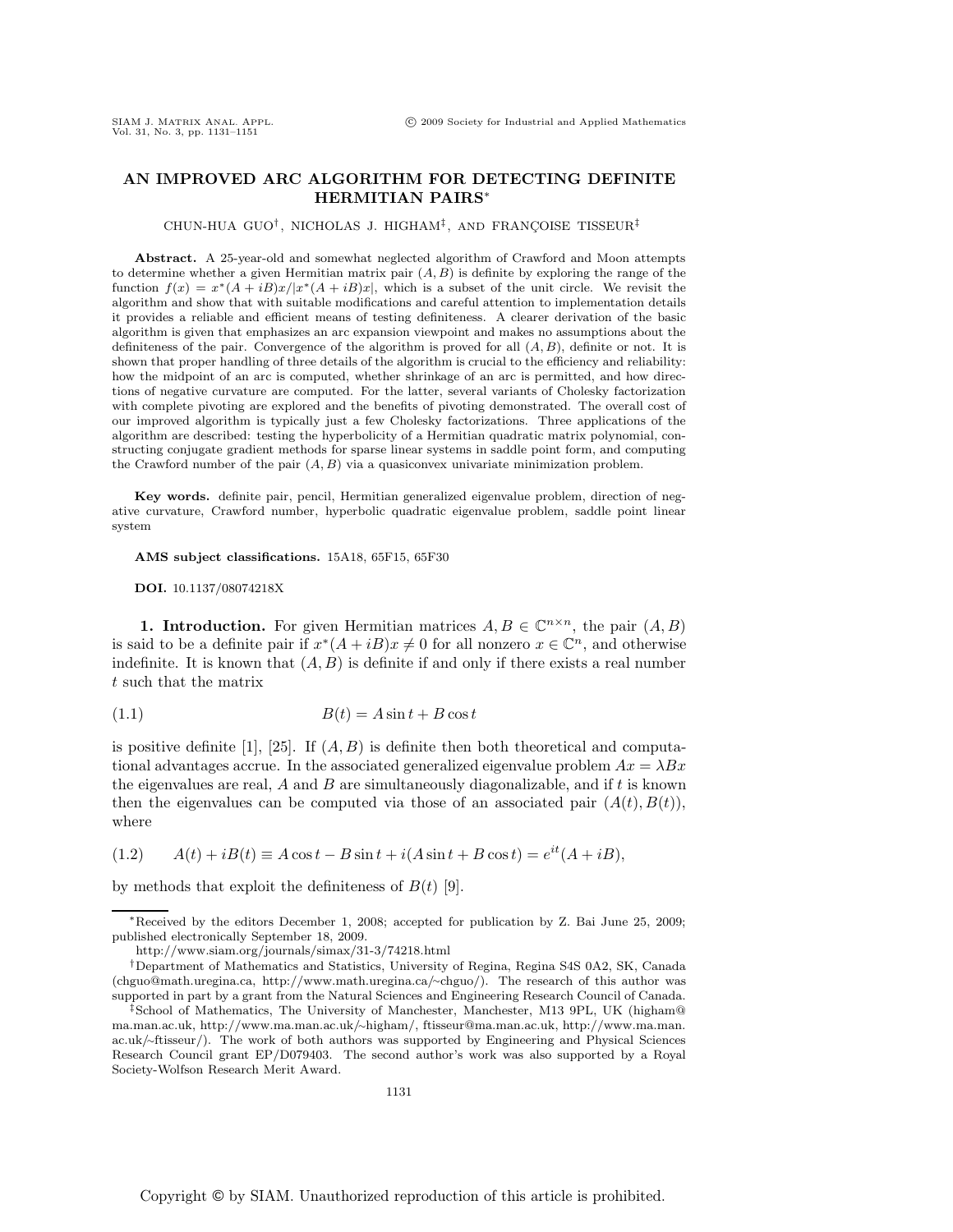Interest in definite pairs also arises in contexts other than the generalized eigenvalue problem. For an  $n \times n$  Hermitian quadratic matrix polynomial with positive definite leading coefficient matrix, hyperbolicity is equivalent to definiteness of a related  $2n \times 2n$  Hermitian matrix pair, so testing for hyperbolicity of the quadratic can be done by testing for definiteness of the pair. The question of definiteness of a pair also arises with saddle point linear systems, for which the coefficient matrix is symmetric but indefinite. Liesen and Parlett [18] show that if a certain pair of symmetric matrices is definite then there exists a well-defined conjugate gradient iteration for the saddle point system.

Unfortunately, determining whether a given pair is definite is not straightforward. What is required is an efficient algorithm that takes as input a Hermitian pair  $(A, B)$ and finds a real number t such that  $B(t)$  is positive definite or determines that no such t exists. To the best of our knowledge, the first such algorithm was suggested by Moon [21], and this algorithm was later refined by Crawford and Moon [7]. The algorithm of Crawford and Moon has received relatively little attention in the literature, perhaps due to a lack of clarity in the derivation and statement of the algorithm and in the explanation of its properties. In particular, the presentations in [6] and [7] can lead the reader to interpret the algorithm as a linearly convergent bisection procedure that potentially requires n iterations each of  $O(n^3)$  flops cost.

In this work we re-examine the algorithm of Crawford and Moon, emphasizing the mechanism by which it performs arc expansion on the unit circle until the  $(in)$ definiteness of the pair  $(A, B)$  is determined. We give a clearer derivation that makes no assumptions about the definiteness of the pair and formulate an improved algorithm that is better suited to floating point arithmetic. We prove convergence of the algorithm for all  $(A, B)$ , definite or not, and justify the algorithm's determinations using backward error analysis. We compute the midpoint of an arc in a more numerically reliable way and allow the arc to shrink to compensate for the effects of rounding errors. We also improve on the Cholesky-based implementation proposed in [7] and realized in [6] of the computation of directions of negative curvature. We show that the suitable use of complete pivoting, possibly with a different choice of negative curvature direction, leads to faster convergence of the algorithm. Overall, our modifications improve the efficiency of the Crawford–Moon algorithm—often at least halving the number of iterations—and greatly improve the reliability of the algorithm in floating point arithmetic.

The outline of the paper is as follows. The modified algorithm is derived and analyzed in section 2, where a description of our improvements is given along with a justification of the algorithm via backward error analysis. How to test definiteness of a matrix and compute directions of negative curvature is considered in section 3. Section 4 treats the application of the algorithm to hyperbolic quadratic matrix polynomials and sparse linear systems in saddle point form. In this section it is also shown that once the algorithm has determined that a pair is definite the Crawford number (which measures how far a definite pair is from the nearest indefinite one [16]) can be computed via a quasiconvex univariate minimization problem. Detailed numerical experiments on a variety of problems are given in section 5, followed by conclusions in section 6.

**2. A modification of the Crawford–Moon algorithm.** We first derive a modified version of the Crawford–Moon algorithm and then explain how it differs from the original algorithm. For a Hermitian pair  $(A, B)$  with A and B not both zero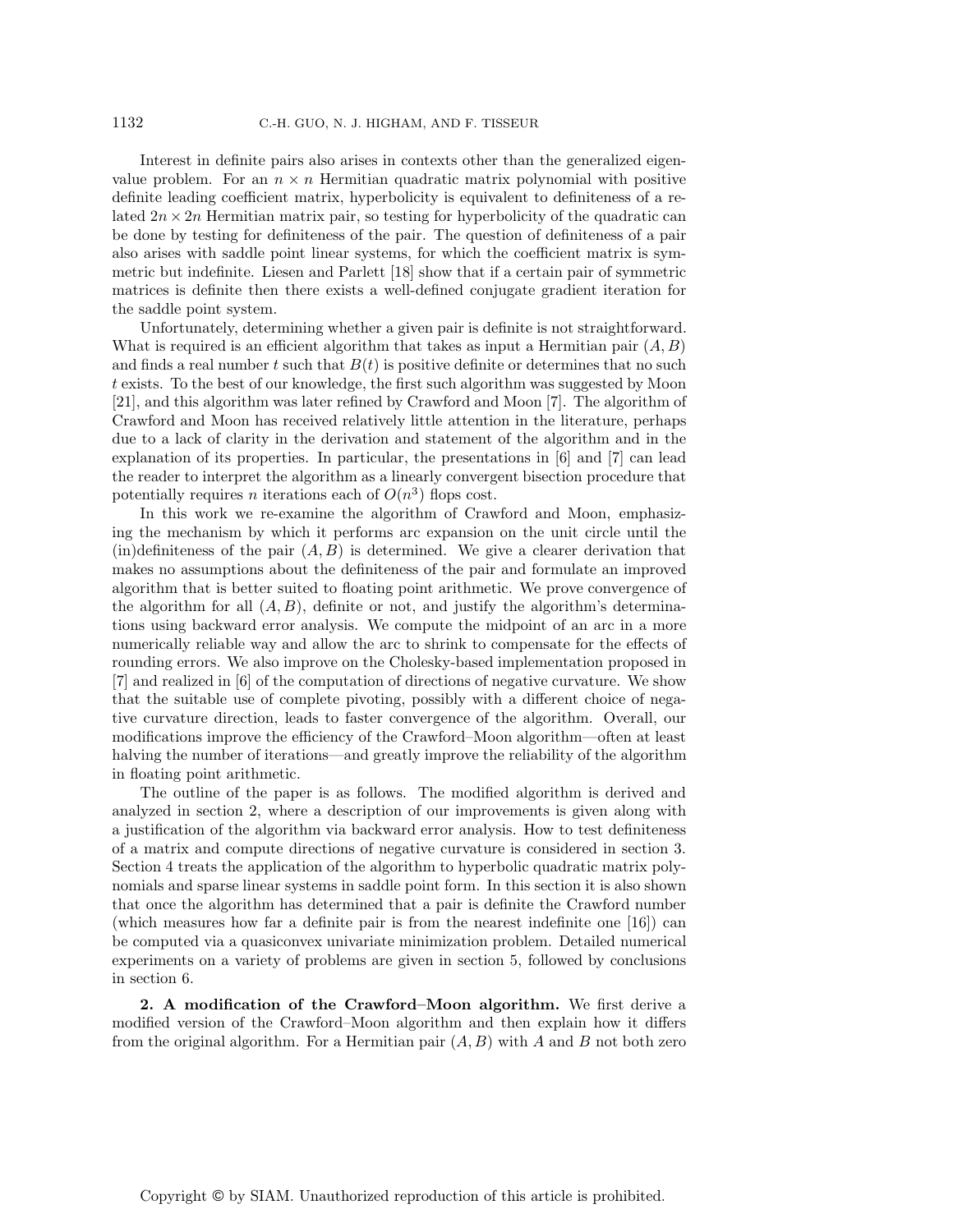we define

(2.1) 
$$
f(x) = \frac{x^*(A + iB)x}{|x^*(A + iB)x|}, \qquad x \in \mathbb{C}^n, \quad x^*(A + iB)x \neq 0.
$$

Thus  $f(x)$  lies on the unit circle. The range of f is described in the following result. Lemma 2.1 (Au-Yeung [1], [2]). *The range of* f *is of one of the following types:*

(i) *a closed arc on the unit circle of length less than* π*;*

(ii) *two diametrically opposite points on the unit circle;*

(iii) *the whole unit circle;*

(iv) *a half circle with or without one or both endpoints.*

*If* (A, B) *is definite then* (i) *is the only possibility, while if* (A, B) *is indefinite any of* (i)*–*(iv) *can hold.*

For any complex numbers a and b on the unit circle such that  $a \neq -b$ , we denote by  $\text{arc}[a, b]$  the shorter arc on the unit circle connecting a and b. The length of the arc, or equivalently the angle subtended by the arc at the origin, is denoted by  $\theta[a, b]$ . When  $a = -b$ , we define  $\theta[a, b] = \pi$  and  $\arctan a$  can be understood as either of the two arcs connecting a and b. For a definite pair we will denote the range of  $f$  in  $(2.1)$ by  $\mathrm{arc}[\tilde{a},b]$ , where  $\theta[\tilde{a},b] < \pi$  by Lemma 2.1.

In [6] and [7] the Crawford–Moon algorithm is viewed as a bisection-like search for the midpoint of arc $[\tilde{a}, b]$ , assuming  $(A, B)$  is definite. This viewpoint is not conducive to understanding the algorithm's behavior for indefinite pairs  $(A, B)$ , and indeed [6] and [7] give an incomplete description of what happens for such pairs. We take a different viewpoint in deriving and analyzing our modified algorithm.

We start with a modified statement of [7, Lem. 2.5]. Recall that  $B(t)$  is defined in (1.1).

LEMMA 2.2. Let  $c = \sin t + i \cos t$ . Assume that  $B(t)$  is not positive definite and *take*  $x \neq 0$  *such that*  $x^*B(t)x \leq 0$ *. If*  $x^*(A + iB)x \neq 0$  *then for*  $d = f(x)$  *we have*  $\theta[c, d] \geq \pi/2$ .

*Proof.* It suffices to note that the inner product of the two nonzero vectors  $\widehat{d} = [x^*Ax, x^*Bx]^T$ ,  $\widehat{c} = [\sin t, \cos t]^T \in \mathbb{R}^2$  is

$$
\widehat{d}^T \widehat{c} = (x^* A x) \sin t + (x^* B x) \cos t = x^* B(t) x \le 0. \qquad \Box
$$

In the statement and proof of Lemma 2.5 in [7] it is implicitly assumed that the pair  $(A, B)$  is definite. The definiteness is not needed in our revised lemma.

We can now explain the algorithm. To determine the definiteness of the pair we start with any point  $c = \sin t + i \cos t$  in the range of f. If the conditions of Lemma 2.2 do not both hold then the (in)definiteness of  $(A, B)$  is determined immediately. Otherwise, Lemma 2.2 produces another point d on the unit circle such that  $\theta[c, d] \ge \pi/2$ . Let  $a = c$  and  $b = d$ . If  $b = -a$ , then the pair  $(A, B)$  is indefinite by Lemma 2.1. Otherwise,  $\arc[a, b]$  must be part of the range of f, by Lemma 2.1 again. We then apply Lemma 2.2 with  $c = \sin t + i \cos t$  the midpoint of arc $[a, b]$ . Unless a determination of definiteness is made at this time, a point d outside  $\arctan[a, b]$  is found, and the arc is extended (in the range of  $f$ ) by replacing the closer endpoint by  $d$ . If the length of the new arc is  $\pi$  or greater, the pair  $(A, B)$  is indefinite by Lemma 2.1. Otherwise, the above process can be repeated on the new arc.

As the experiments in section 5 will show, it is often the case that a positive definite  $B(t)$ , or an arc exceeding  $\pi$  in length, is produced after just a few iterations.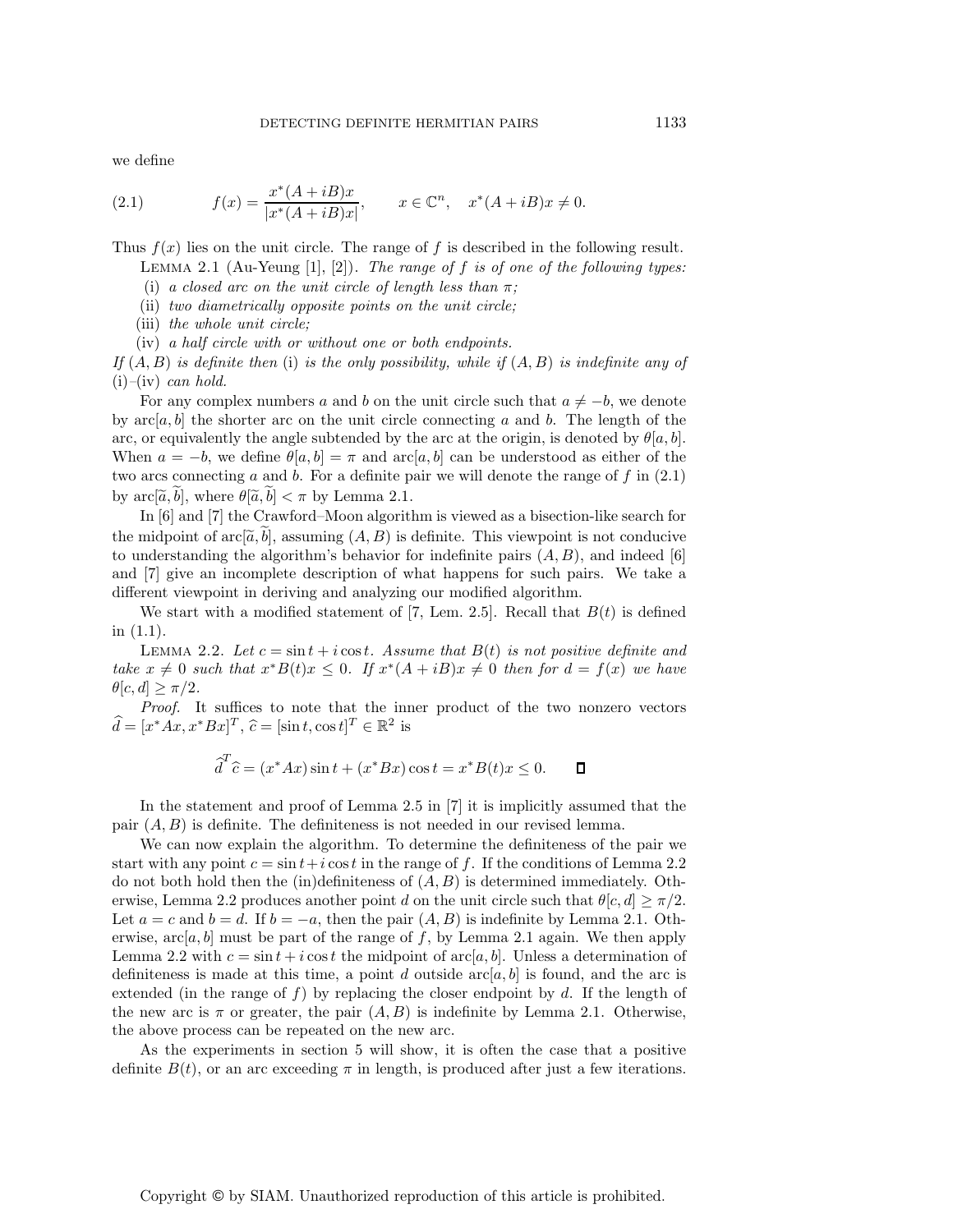

Fig. 2.1. The figure depicts the unit circle in the complex plane and the situation during the main loop of Algorithm 2.3. The point  $c = \sin t + i \cos t$  is the midpoint of  $\mathrm{arc}[a, b]$ . If  $B(t)$  is positive definite then  $(A, B)$  is definite. Otherwise, if indefiniteness is not detected on line 17 then Lemma 2.2 implies that  $f(x)$  lies at an angle at least  $\pi/2$  from c. If  $f(x)$  is located in the arc corresponding to the gray shaded sector then  $(A, B)$  is not definite, by Lemma 2.1. If  $f(x)$  lies on one of the arcs shown as thick black lines then the pair is possibly definite and the algorithm continues with a or b replaced by  $f(x)$ .

The reasoning above leads to the following modified version of the algorithm of Crawford and Moon. Figure 2.1 illustrates the main loop of the algorithm. We denote by  $e_i$  the *i*th column of the identity matrix, and u denotes the unit roundoff.

ALGORITHM 2.3. *Given Hermitian*  $A, B \in \mathbb{C}^{n \times n}$  *and a convergence tolerance* tol *this algorithm determines whether the pair* (A, B) *is definite and, if it is, returns*  $t \in \mathbb{R}$  *such that*  $B(t)$  *in* (1.1) *is positive definite.* 

% Starting phase

- 1 Take x with  $||x||_2 = 1$ , say  $x = e_1$ .
- 2 if  $x^*(A + iB)x = 0$ , quit (pair is indefinite), end
- 3  $a = f(x) = \sin t + i \cos t$ .
- 4 if  $B(t)$  is positive definite, quit (pair is definite), end
- 5 Find x with  $||x||_2 = 1$  such that  $x^*B(t)x \leq 0$ .
- 6 if  $x^*(A + iB)x = 0$ , quit (pair is indefinite), end
- 7  $b = f(x)$  % We have  $\theta[a, b] \ge \pi/2$  by Lemma 2.2.
- 8 if  $b = -a$
- 9 quit (pair is indefinite) % By Lemma 2.1.
- 10 else
- 11  $\theta = \theta[a, b]$ , and interchange a and b if necessary so that  $b = ae^{i\theta}$ .
- 12 end
- 13 if  $\theta \geq \pi$  tol, quit (pair is within distance tol of an indefinite pair), end % Main loop
- 14  $c = ae^{i\theta/2} = \sin t + i \cos t$  % c is the midpoint of  $\mathrm{arc}[a, b]$ .
- 15 if  $B(t)$  is positive definite, quit (pair is definite), end
- 16 Find x with  $||x||_2 = 1$  such that  $x^*B(t)x \leq 0$ .
- 17 if  $x^*(A + iB)x = 0$ , quit (pair is indefinite), end
- 18  $d = f(x)$  % We have  $\theta[c, d] \ge \pi/2$  by Lemma 2.2.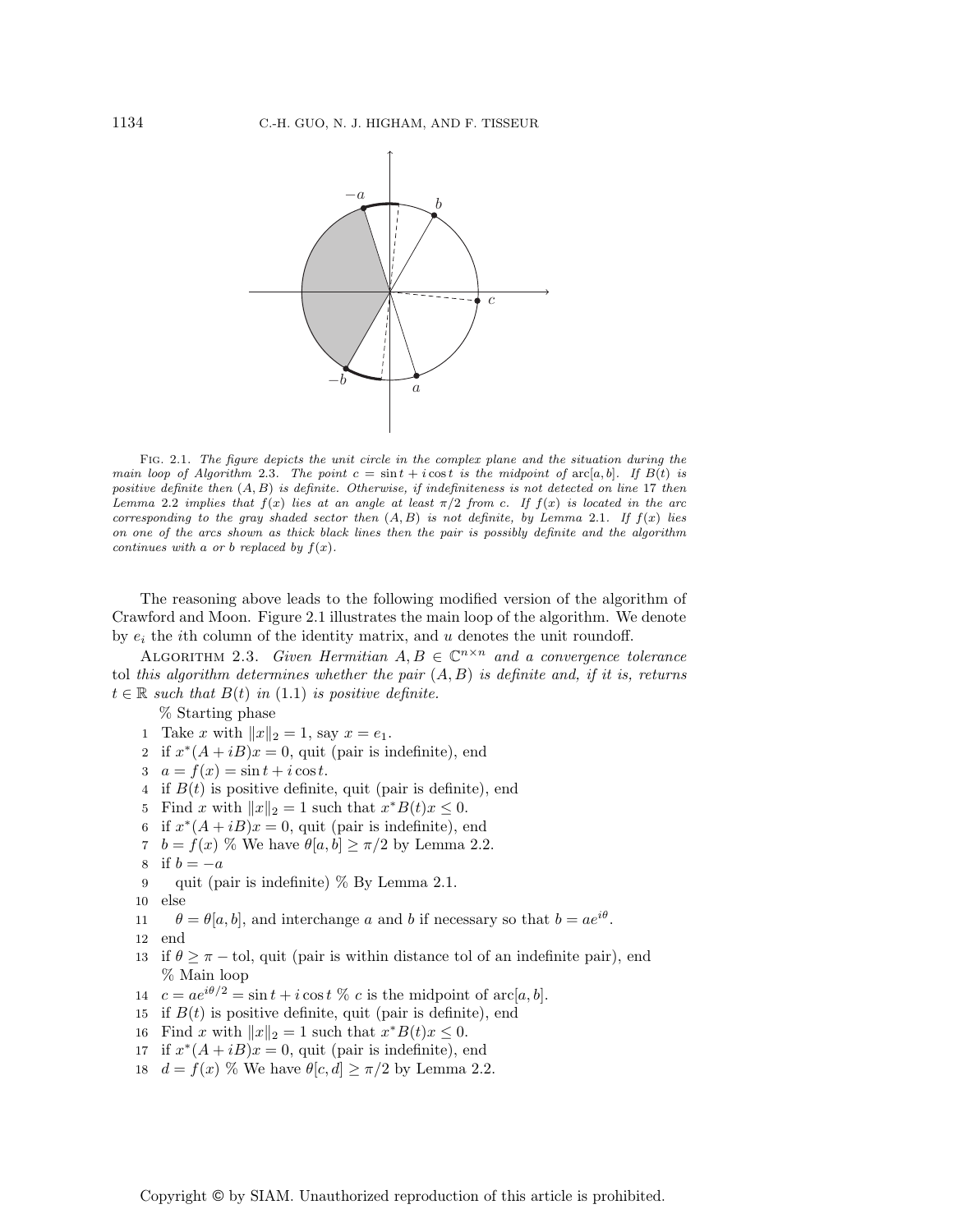- 19  $\theta = \theta/2 + \theta[c, d]$ 20 if  $\theta \geq \pi - \text{tol}$ 21 quit % (pair is indefinite if  $\theta \geq \pi$  by Lemma 2.1, or otherwise within distance tol of an indefinite pair) 22 elseif  $\theta[a, d] < \theta[b, d]$ 23  $a = d$ , goto line 14
- 24 else
- 25  $b = d$ , goto line 14

```
26 end
```
The changes we have made to the original algorithm of Crawford and Moon, as presented in [7], include the following.

1. The original algorithm starts by finding  $a \neq b$  in arc[ $\tilde{a}$ ,  $b$ ]. Thus there is an assumption that the pair is definite, so that  $\tilde{a}$  and b are defined. But even if the pair is definite it may not be possible to find  $a \neq b$  in arc $[\tilde{a}, b]$ . A simple example is  $A = B = I$ , for which the arc is a single point. Our revised algorithm makes no assumptions on the definiteness of the pair and correctly determines (in the starting phase) that the pair  $(I, I)$  is definite. The code attached to [6] does not assume the definiteness of  $(A, B)$  to start with. However, it first generates a point on the unit circle that is not necessarily in the range of  $f$ . In our revised algorithm we start with the generation of a point on the unit circle that is in the range of  $f$ , which is immediately used in the expansion of an arc in the range of f.

2. When a nonzero vector  $x$  is generated (as on our lines 5 and 16), the original algorithm proceeds with the computation of  $f(x)$ . Here again the pencil is implicitly assumed to be definite so that  $f(x)$  is defined. Our revised algorithm tests for indefiniteness by checking whether  $x^*(A + iB)x = 0$ .

3. We terminate on line 13 or 21 when  $\theta[a, b]$  is at least  $\pi$  – tol. As shown later in this section this implies the pair is within distance tol of an indefinite pair and so, assuming tol is approximately the maximum of the unit roundoff and the uncertainty in the data, iterating further will not provide any more useful information.

4. The original algorithm computes the midpoint c of  $\arc|a, b|$  as  $c = (a+b)/|a+$ b. However, as a approaches  $-b$  this formula loses more and more significant digits, thereby bringing existing errors in a and b into prominence, and when  $a = -b$  the formula breaks down. The solution is to work with the arguments of the complex numbers. Algorithm 2.3 does this and obtains c by rotating a or b through  $\theta[a, b]/2$ .

5. The way we update  $\arctan a, b$  on lines 22–25 is equivalent to that in [7] in exact arithmetic. In floating point arithmetic, however, the algorithm in [7] declares failure whenever  $\arctan[a, b]$  is not expanded (due to rounding errors). In our algorithm we allow  $\arc[a, b]$  to shrink now and expand later. We return to this point at the end of section 3.

6. We have left open how to implement lines 4, 5, 15, and 16 and consider this in detail in section 3.

While Crawford and Moon state that there is no guarantee of convergence (in exact arithmetic) when  $(A, B)$  is indefinite, it is easy to show that the sequence  $\arctan[k_k, b_k]$ , where  $a_k$  and  $b_k$  are generated after the kth test of the positive definiteness of  $B(t)$ , is always convergent in Algorithm 2.3. We need the following lemma.

LEMMA 2.4. *On the kth step of Algorithm* 2.3,  $\theta[a_k, b_k] \ge \pi(1-2^{-k})$ *, regardless of whether the pair* (A, B) *is definite or not.*

*Proof.* In the first step we have  $\theta[a_1, b_1] \geq \pi/2$ . By Lemma 2.2 and the procedure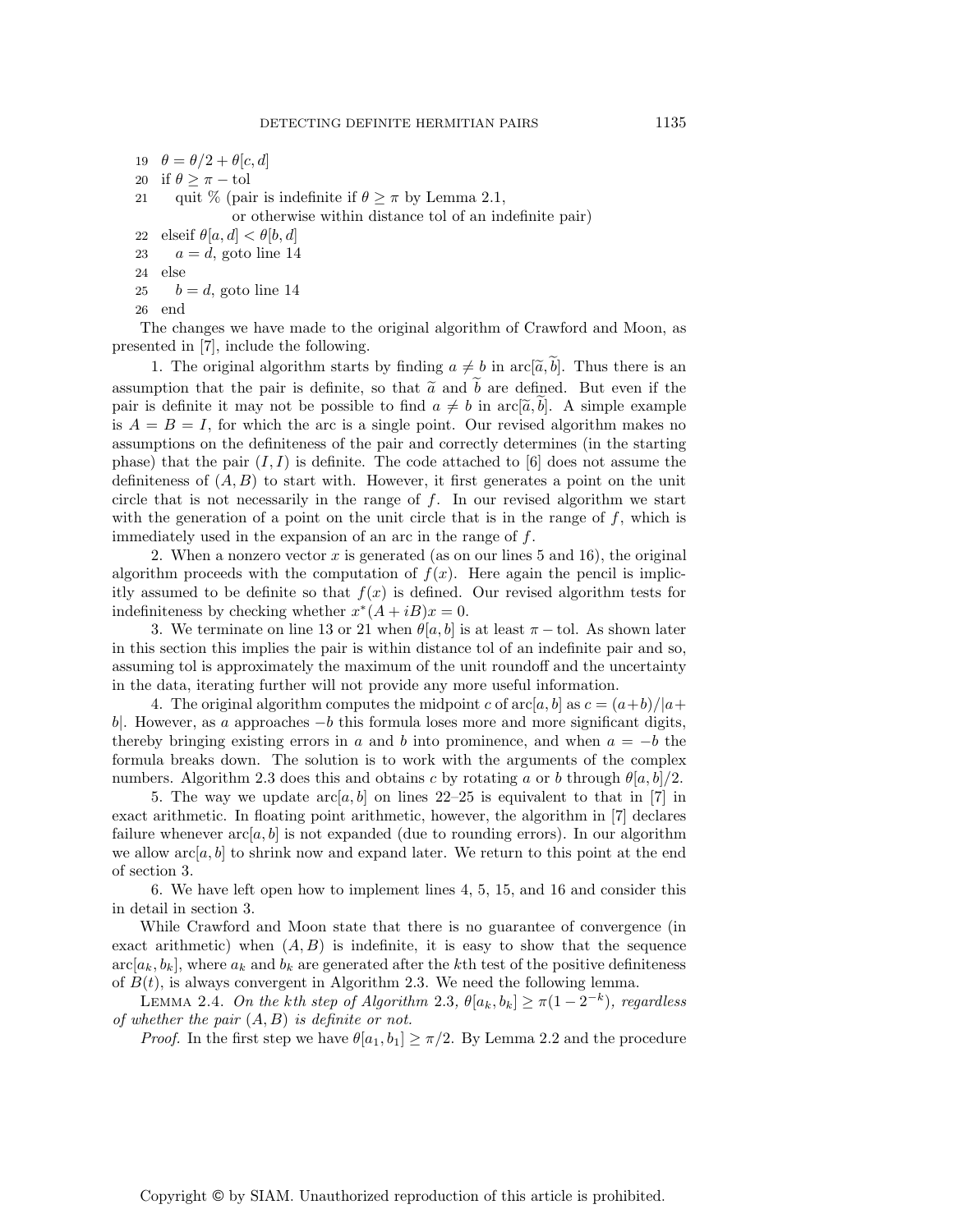in the algorithm, we know that

$$
\theta[a_k, b_k] \geq \frac{\pi}{2} + \frac{1}{2}\theta[a_{k-1}, b_{k-1}] \geq \cdots
$$
  
 
$$
\geq \frac{\pi}{2}\left(1 + \frac{1}{2} + \cdots + \left(\frac{1}{2}\right)^{k-2}\right) + \left(\frac{1}{2}\right)^{k-1}\theta[a_1, b_1]
$$
  
 
$$
\geq \frac{\pi}{2}\left(1 + \frac{1}{2} + \cdots + \left(\frac{1}{2}\right)^{k-1}\right) = \pi(1 - 2^{-k}). \qquad \Box
$$

The convergence of  $\mathrm{arc}[a_k, b_k]$  can now be seen as follows. Unless the algorithm converges in a finite number of steps, we have  $\mathrm{arc}[a_k, b_k] \in [\pi(1-2^{-k}), \pi]$  for all k. But in this case the sequence is clearly convergent to  $\pi$  and the pair is not definite.

To explore further the implications of Lemma 2.4, consider the two possible cases for  $(A, B)$ , first that it is not definite. If the range of f is of type (ii) in Lemma 2.1, the indefiniteness of the pair is detected in the starting phase (on the first step) of Algorithm 2.3. If a determination is not made on the kth step of Algorithm 2.3 then the range of f must be an arc on the unit circle of length  $J \ge \theta[a_k, b_k] \ge \pi(1-2^{-k}),$ by Lemma 2.4, regardless of whether the pair  $(A, B)$  is definite or not. Thus the statement at the end of section 3 in [7] that no information is gained in the indefinite case is incorrect. In the second case, where  $(A, B)$  is definite,  $\tilde{a}$  and b are defined and

$$
\pi > \theta[\widetilde{a}, \widetilde{b}] \ge \theta[a_k, b_k] \ge \pi(1 - 2^{-k}).
$$

So if we need to carry out  $k$  steps of the algorithm, we must have

$$
\pi - \theta[\widetilde{a}, \widetilde{b}] \le 2^{-k}\pi.
$$

This is essentially [7, Thm. 3.2].

The possibility of Algorithm 2.3 failing to terminate cannot be ruled out in floating point arithmetic. But whenever a determination is made it is numerically stable in the sense that it is correct for a perturbed pair  $(A + \Delta A, B + \Delta B)$  with

$$
||[\Delta A \quad \Delta B]||_2 \le c_n u ||[A \quad B]||_2,
$$

where  $c_n$  is a modest constant. We now justify this claim. Suppose the pair is determined to be definite on line 4 or 15 and that positive definiteness is checked in a numerically stable way, that is, the correct answer is returned for  $B(t) + E$  with  $||E||_2 \leq c_n u||B(t)||_2$ . We can write

$$
B(t) + E = (A + E \sin t) \sin t + (B + E \cos t) \cos t = (A + \Delta A) \sin t + (B + \Delta B) \cos t,
$$

where

$$
\| [\Delta A \quad \Delta B] \|_2 = \| E [\sin t I \quad \cos t I] \|_2 = \| E \|_2 \le c_n u \| B(t) \|_2
$$
  
=  $c_n u \left\| [A \quad B] \left[ \frac{\sin t I}{\cos t I} \right] \right\|_2 \le c_n u \| [A \quad B] \|_2.$ 

Thus the test is numerically stable for the pair. If the pair is determined to be indefinite on line 2, 6, or 17 then standard error analysis for complex arithmetic  $[14,$ Chap. 3 can be used to show that  $(A + \Delta A, B + \Delta B)$  is indefinite for a perturbation  $(\Delta A, \Delta B)$  satisfying (2.2). If the pair is deemed to be indefinite or within a distance tol of an indefinite pair on line 13 or 21 we justify the decision as follows. Suppose

Copyright © by SIAM. Unauthorized reproduction of this article is prohibited.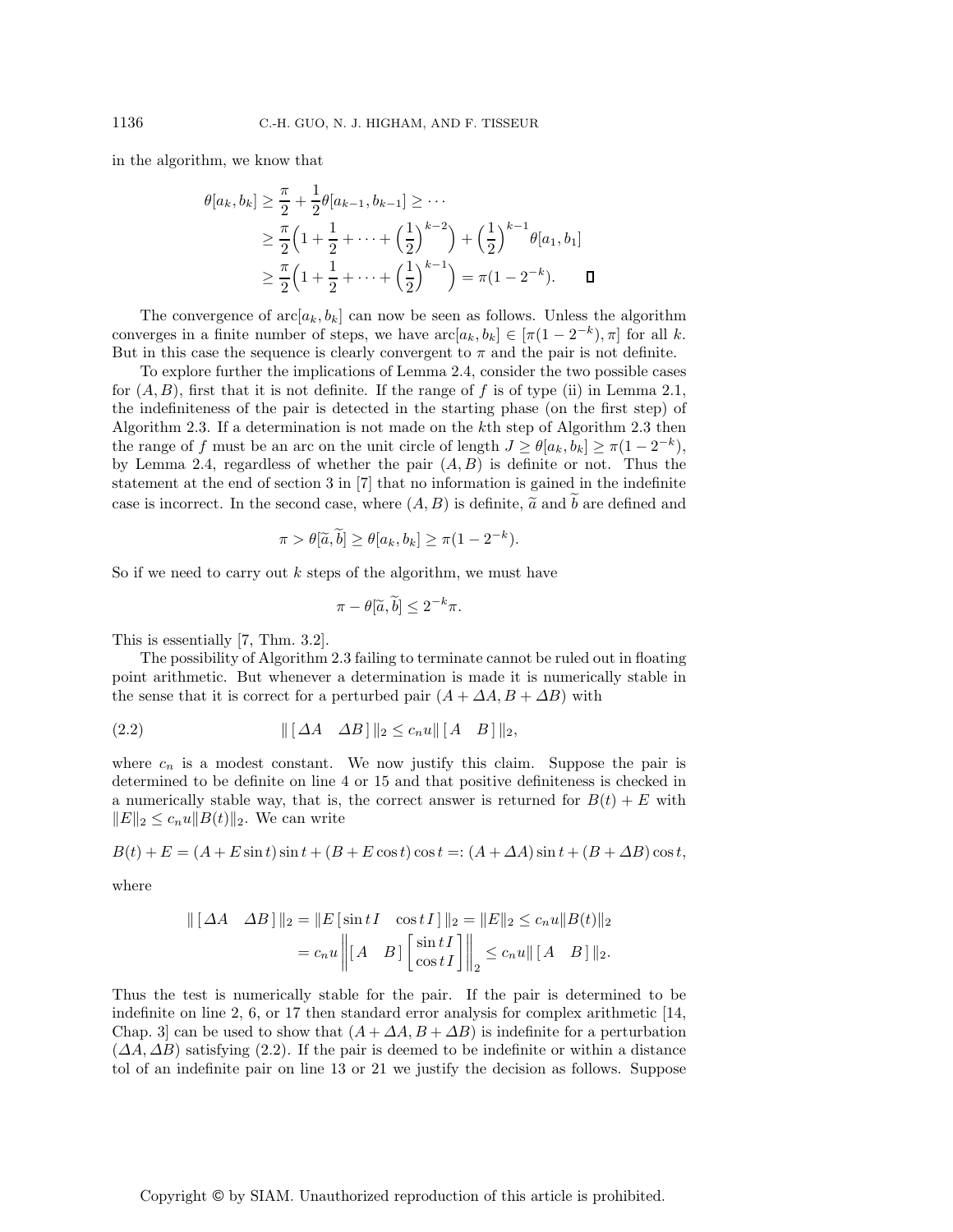the pair is actually definite. Then we must have  $\theta[\tilde{a},b] \geq \pi - \max(c'_n u,\text{tol})$ , since the computed  $a_k$  and  $b_k$  are points on the unit circle (up to machine precision) and  $\theta[a_k, b_k]$  can be computed accurately for the computed  $a_k$  and  $b_k$ . We now need to explain why  $\theta[\tilde{a},b]$  close to  $\pi$  implies nearness of the definite pair  $(A, B)$  to an indefinite pair.

Higham, Tisseur, and Van Dooren [16, Thm. 2.2] show that the distance

(2.3)  $d(A, B) = \min \{ ||[ \Delta A \ \Delta B] ||_2 : z^* (A + \Delta A + i(B + \Delta B)) z = 0, \text{ some } z \neq 0 \}$ 

from a Hermitian pair (definite or indefinite) to the nearest indefinite pair is equal to the Crawford number

(2.4) 
$$
\gamma(A,B) = \min_{\substack{z \in \mathbb{C}^n \\ \|z\|_2 = 1}} |z^*(A + iB)z|,
$$

which is the distance from the origin to the field of values  $F(A+iB) = \int z^*(A+iB)z$ :  $z \in \mathbb{C}^n$ ,  $||z||_2 = 1$ . Suppose that  $(A, B)$  is definite with  $\theta[\tilde{a}, \tilde{b}] = \pi - \delta > 0$  and that

$$
\widetilde{a}=\frac{z_1^*(A+iB)z_1}{|z_1^*(A+iB)z_1|},\qquad \widetilde{b}=\frac{z_2^*(A+iB)z_2}{|z_2^*(A+iB)z_2|}
$$

with  $||z_1||_2 = ||z_2||_2 = 1$  and  $z_1 \neq z_2$ . From the convexity of the field of values the line connecting  $|z_1^*(A + iB)z_1| \tilde{a}$  and  $|z_2^*(A + iB)z_2|b$  is in  $F(A + iB)$ . Since  $|z_k^*(A+iB)z_k|\leq \sqrt{\|A\|_2^2+\|B\|_2^2}=: \alpha, \gamma(A,B)$  is at most the distance from the origin to the line connecting  $\alpha \tilde{a}$  and  $\alpha b$ . The latter distance is  $\alpha \sin(\delta/2)$ . Thus

$$
\gamma(A, B) \le \alpha \sin\left(\frac{\delta}{2}\right) \le \frac{1}{2}\alpha\delta = \frac{1}{2}\sqrt{\|A\|_2^2 + \|B\|_2^2} \left(\pi - \theta[\tilde{a}, \tilde{b}]\right)
$$
  
(2.5)  

$$
\le 2^{-1/2} \|\left[A - B\right]\|_2 \left(\pi - \theta[\tilde{a}, \tilde{b}]\right),
$$

and so the relative distance from  $(A, B)$  to the nearest indefinite pair is bounded by  $2^{-1/2}(\pi-\theta[\tilde{a},\tilde{b}])$ . We conclude that the algorithm can wrongly diagnose indefiniteness only when  $(A, B)$  is close in a normwise relative sense to an indefinite pair.

In the next section we consider how to implement the definiteness tests and the computation of the vectors x, and we introduce further improvements over [6] and [7].

**3. Testing definiteness and computing a direction of negative curvature.** Critical to Algorithm 2.3 is the ability to test whether  $C \equiv B(t)$  is positive definite and, if it is not positive definite, to compute a nonzero vector  $x$  such that  $x^*Cx \leq 0$ . This task arises commonly in Newton methods for optimization, with  $C$  a Hessian matrix, and in this context such an  $x$  is called a direction of negative curvature<sup>1</sup> of the underlying function  $[10]$ ,  $[22]$ .

A vector x that gives the greatest arc expansion in the current step is one for which

(3.1) 
$$
[\sin t, \cos t] \begin{bmatrix} x^* A x \\ x^* B x \end{bmatrix} / d(x) = x^* C x / d(x)
$$

is minimized, where  $d(x) = ((x^*Ax)^2 + (x^*Bx)^2)^{1/2}$  satisfies  $\gamma(A, B) \leq d(x)/||x||_2 \leq$  $\left(\|A\|_2^2 + \|B\|_2^2\right)^{1/2}$ . However, this minimization problem is too expensive to solve in

<sup>&</sup>lt;sup>1</sup>Strictly speaking we should write "nonpositive curvature," since we are allowing  $x * Cx = 0$ .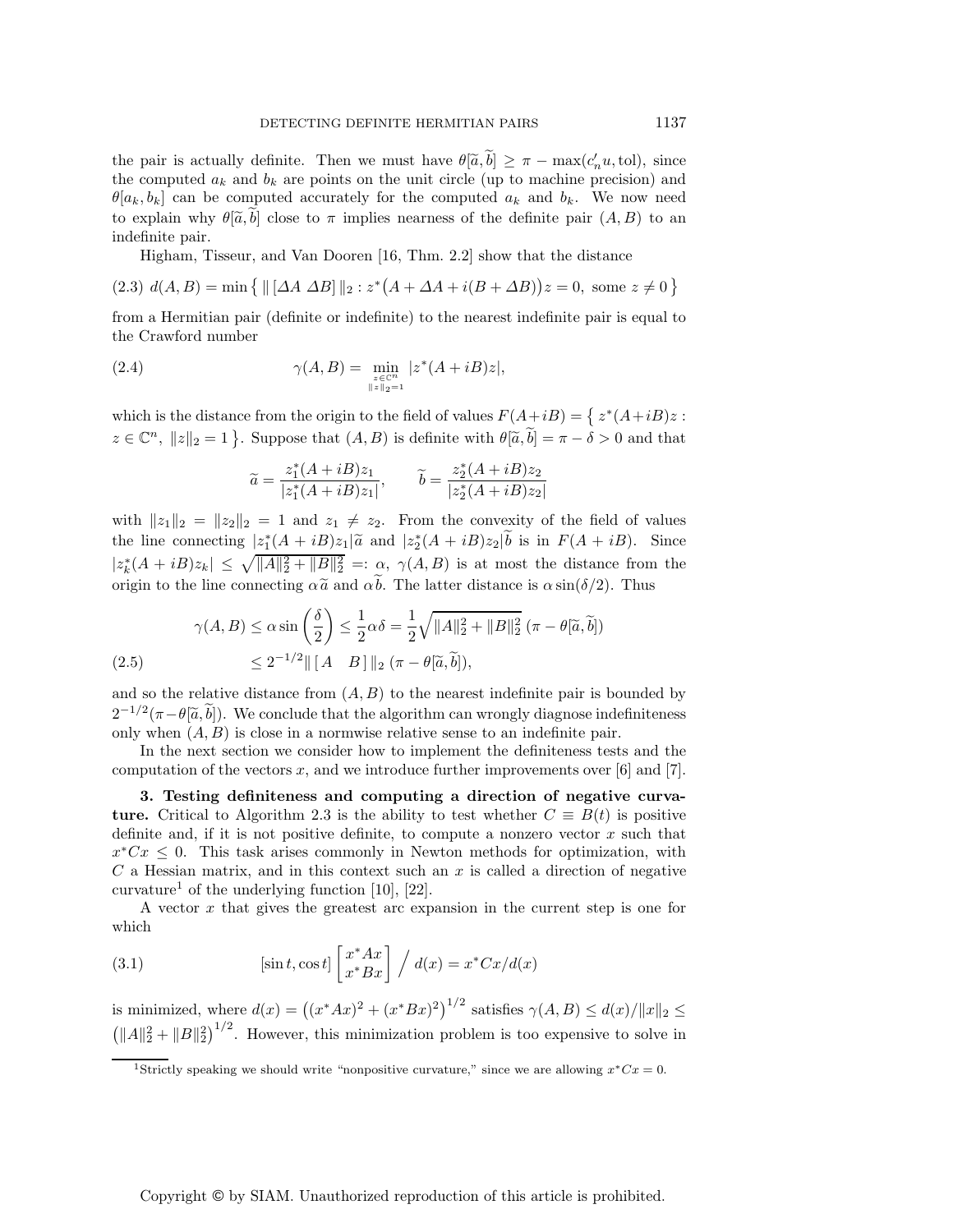the context of our problem and so we will pursue the less ambitious aim of developing an inexpensive procedure to find a unit vector x such that  $x^*Cx$  is small.

The idea we explore is to run the Cholesky algorithm until it either completes, in which case C is declared positive definite, or encounters a negative or zero pivot, in which case  $C$  is declared not positive definite. It can be shown that this test is numerically stable, in the sense described in the previous section [13]. When nondefiniteness is declared the partial factorization is used to compute a direction of negative curvature.

Suppose that  $k$  steps of the outer product form of Cholesky factorization have been successfully completed, optionally with symmetric pivoting. Then we have

(3.2) 
$$
P^{T}CP = \begin{bmatrix} R_{11}^{*} \\ R_{12}^{*} \end{bmatrix} \begin{bmatrix} k & n-k \\ R_{11} & R_{12} \end{bmatrix} + \frac{k}{n-k} \begin{bmatrix} k & n-k \\ 0 & S_k \end{bmatrix},
$$

where  $P$  is a permutation matrix,  $R_{11}$  is upper triangular with real, positive diagonal elements, and  $S_k$  is a Schur complement. Suppose also that P incorporates interchanges for the next step and that the  $(1,1)$  element  $s_{11}^{(k)}$  of  $S_k$  is nonpositive, so that the factorization breaks down. Then a vector x such that  $x^*Cx = s_{11}^{(k)} \leq 0$  can be constructed as

(3.3) 
$$
x = PZe_1
$$
,  $Z = \begin{bmatrix} R_{11}^{-1}R_{12} \\ -I \end{bmatrix}$ .

This is a well-known technique (see, e.g., [14, Prob. 10.9]), and it is used by Crawford and Moon with  $P = I$ .

Two nontrivial choices of  $P$  are of interest: first, complete pivoting, in which at each stage the pivot is chosen as the largest diagonal element in the active part of the matrix. With this choice the factorization continues as long as possible. When the factorization terminates early because no positive pivot is available we bring the smallest diagonal element into the pivot position prior to computing x from  $(3.3)$ . The second choice is a modified form of complete pivoting that we will call early-exit complete pivoting. This is the same as complete pivoting except that if there are any nonpositive diagonal elements in the active part of the matrix then the smallest one is brought to the pivot position; thus the factorization is terminated as soon as the diagonal reveals that the matrix is not positive definite.

Note that x in  $(3.3)$  is built solely from information on the diagonal of  $S_k$ . Another choice of  $x$  is possible that incorporates information from the off-diagonal elements. For notational simplicity write  $S_k \equiv S = (s_{ij}) \in \mathbb{C}^{(n-k)\times(n-k)}$ . Define

(3.4a) 
$$
y = \begin{cases} e_p, & p = q, \\ \frac{1}{\sqrt{2}}(e_p - \text{sign}(s_{pq})e_q), & p \neq q, \end{cases}
$$

(3.4b) 
$$
|s_{pq}| := \max\{|s_{ij}| : i \neq j, \text{ or } i = j \text{ and } s_{ii} \leq 0\},\
$$

where  $p = q$  is chosen if the maximum is attained for both a diagonal element and an off-diagonal element. That y is a direction of negative curvature when  $p \neq q$ follows from  $y^*Sy = \frac{1}{2}(s_{pp} + s_{qq} - 2|s_{pq}|) \leq 0$ . This choice is used by Forsgren, Gill, and Murray [10] in conjunction with Cholesky factorization with complete pivoting in modified Newton methods. The following lemma shows that when  $s_{ii} \leq 0$  for all i, as is the case when complete pivoting terminates,  $y$  is a nearly optimal direction of negative curvature for S, in the sense that it nearly achieves min{  $z^*Sz$  :  $z^*z = 1$  } =  $\lambda_{\min}(S)$ .

Copyright © by SIAM. Unauthorized reproduction of this article is prohibited.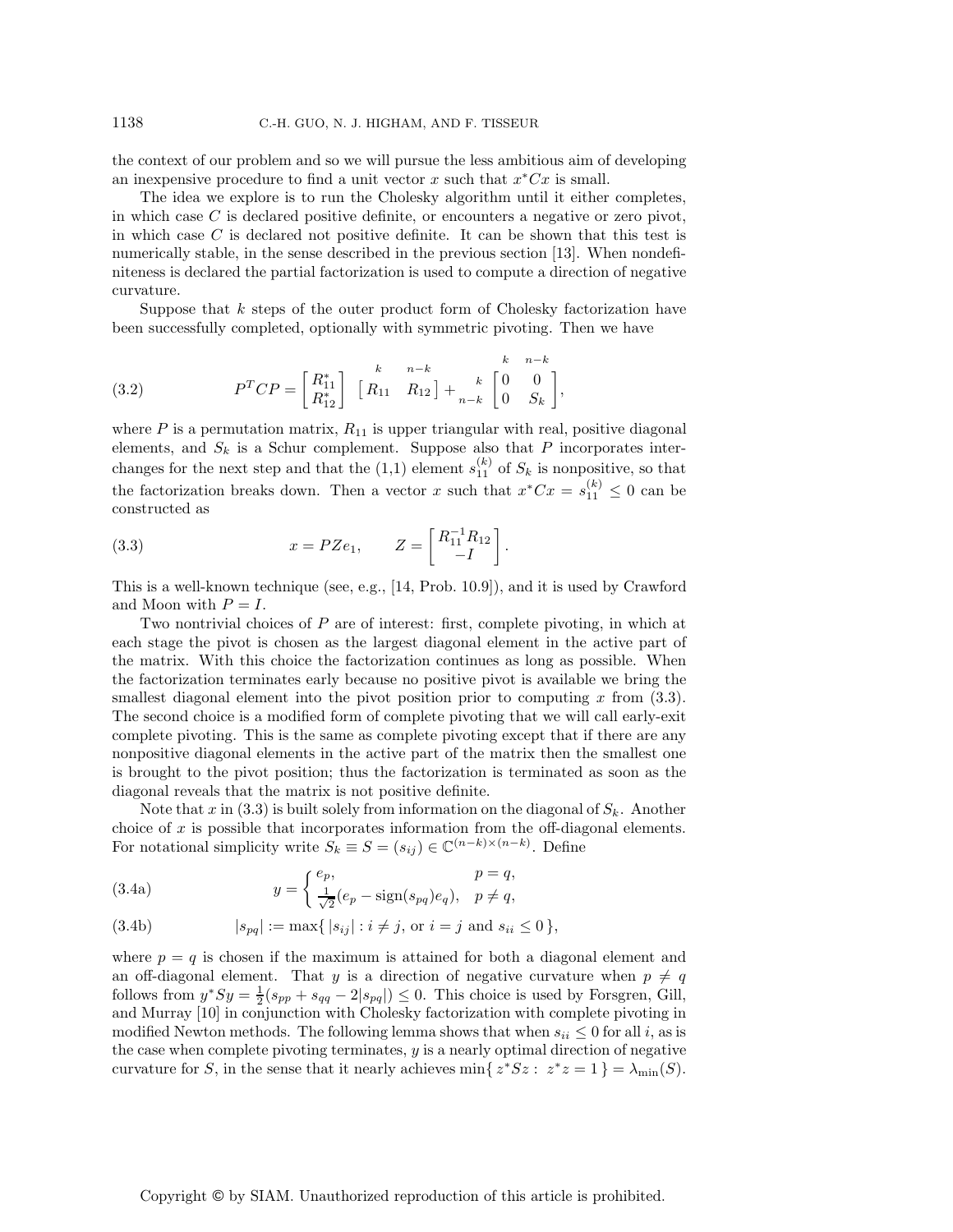LEMMA 3.1. *If*  $\lambda_{\min}(S) \leq 0$  *and*  $s_{ii} \leq 0$  *for all i then* y *in* (3.4) *satisfies*  $y^*Sy \leq 0$  $\lambda_{\min}(S)/(n-k)$ .

*Proof.* If  $p = q$  in (3.4) then  $y * Sy = s_{pp} = -\max_{i,j} |s_{ij}|$ , and otherwise,  $y * Sy =$  $\frac{1}{2}(s_{pp}+s_{qq}-2|s_{pq}|) \leq -|s_{pq}| = -\max_{i,j}|s_{ij}|$ . But max $(-\lambda_{\min}(S), \lambda_{\max}(S)) = ||S||_2 \leq (n-k)\max_{i,j}|s_{ij}|$ , so  $-\max_{i,j}|s_{ij}| \leq \lambda_{\min}(S)/(n-k)$ .  $\Box$  $(n - k) \max_{i,j} |s_{ij}|$ , so  $-\max_{i,j} |s_{ij}| \leq \lambda_{\min}(S)/(n - k)$ .

The actual direction of negative curvature is

$$
(3.5) \t\t x = PZy,
$$

where  $Z$  is given in  $(3.3)$ , and so unfortunately the bound of the lemma worsens when translated for x if Z has large norm.

The potential benefit of (3.5) over (3.3) is easy to see. For example, if  $C = \begin{bmatrix} 0 & 1 \\ 1 & 0 \end{bmatrix}$ then  $(3.3)$  returns zero curvature whereas  $(3.5)$  yields (optimal) curvature of  $-1$ .

Two aspects need to be considered when choosing from among the options above. First is the effect the choice of x has on the number of iterations required by Algorithm 2.3. As noted above we would really like to minimize (3.1), and it is hard to predict which of the above options comes closest to achieving this aim; the numerical experiments in section 5 shed light on this. The second aspect is the effect of rounding errors—and this is subtle. The algorithm aims to expand the arc on each iteration and it guarantees to achieve this if, for the computed quantities,  $[\sin t, \cos t][x^*Ax, x^*Bx]^T/d(x) = x^*Cx/d(x) \leq 0$ . Although the above choices of x ensure this inequality holds in exact arithmetic, in practice rounding errors in computing  $x$  could vitiate the inequality. We will consider the effects such an event may have on the algorithm shortly, but first we investigate what can be said about the accuracy of x.

We begin by noting that  $R_{11}$  is the Cholesky factor of the positive definite matrix  $\widetilde{C}_{11} = (P^T C P)_{11}$ , and while the eigenvalues of  $\widetilde{C}_{11}$  interlace those of C, this does not constrain the conditioning of  $C_{11}$  when  $C$  is indefinite, even if pivoting is used. Hence  $R_{11}$  can be arbitrarily ill conditioned, while  $R_{12}$  is arbitrary. In computing x in (3.3) or (3.5) we need to solve a triangular system of the form  $R_{11}w = b$ . We know from the rounding error analysis for triangular systems [14, sect. 8.2] that the computed  $\hat{w}$ satisfies

$$
(3.6) \qquad \frac{\|w - \widehat{w}\|_{\infty}}{\|w\|_{\infty}} \le \frac{\text{cond}(R_{11})\gamma_n}{1 - \text{cond}(R_{11})\gamma_n}, \qquad \text{cond}(R_{11}) = \| |R_{11}^{-1}| |R_{11}| \|_{\infty},
$$

where  $\gamma_n = nu/(1 - nu)$ . For a general triangular matrix U, cond(U) is unbounded. However, for  $R_{11} = (r_{ij})$  from complete pivoting it holds that [14, sect. 10.3]

(3.7) 
$$
r_{ii}^2 \ge \sum_{\ell=i}^{\min(j,k)} r_{\ell j}^2, \qquad j = i+1; k, \quad i = 1; k,
$$

which implies [14, Lem. 8.6] that  $\text{cond}(R_{11}) \leq 2^k - 1$ , and this bound is approximately attainable  $[14, \text{ sect. } 8.3]$ . Hence, for complete pivoting the error is small if k is small, but nevertheless can still potentially be large unless  $n$  is small. However, in practice triangular systems tend to be solved to higher accuracy than the bounds predict [14, p. 140].

An alternative approach for computing x is to use the eigensystem of  $C$ . We first unitarily reduce C to Hermitian tridiagonal form:  $Q^*CQ = T$ , which requires  $4n^3/3$  flops. Then we compute the smallest eigenvalue  $\lambda_n$  and its corresponding unit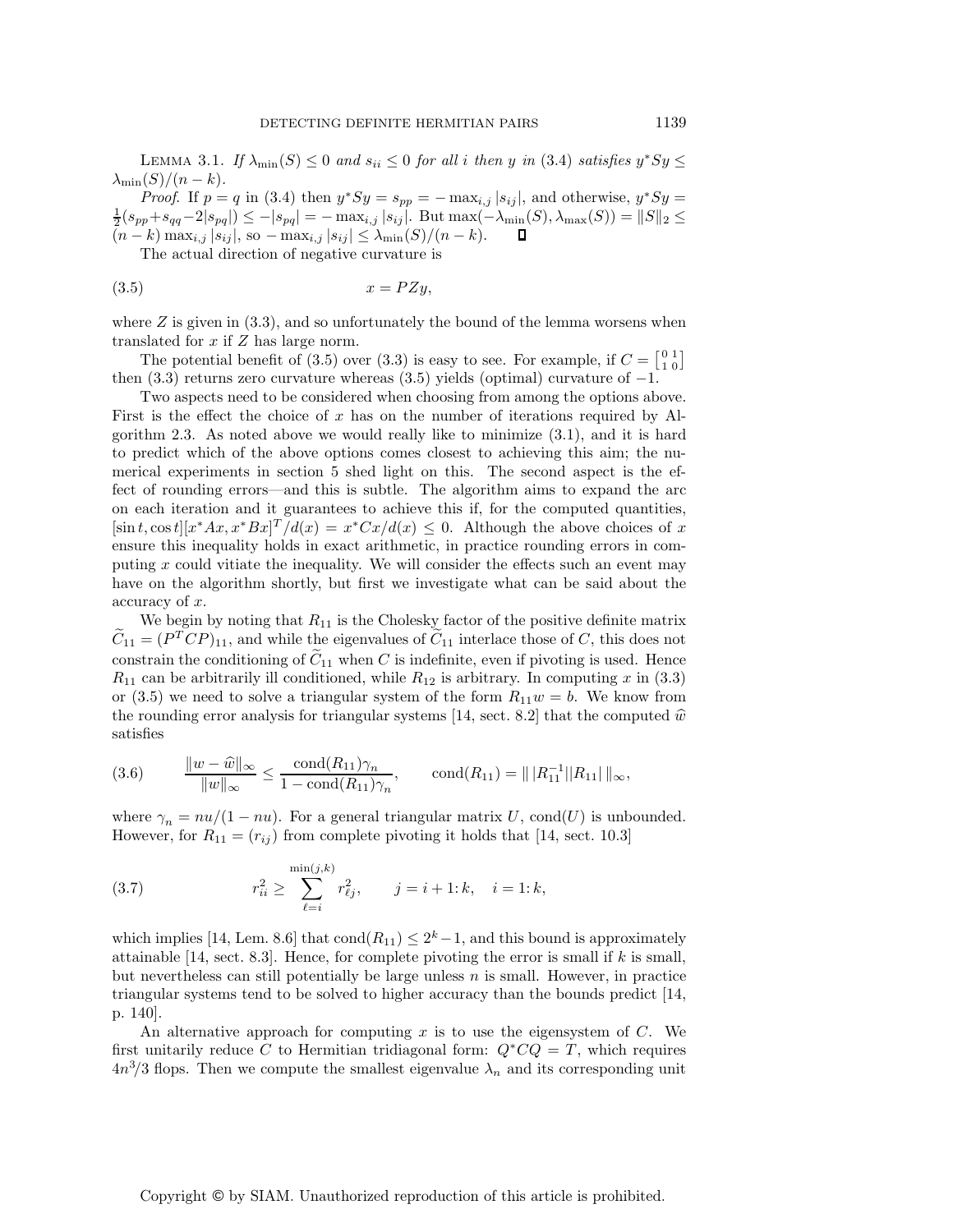2-norm eigenvector  $x$  by the bisection method and inverse iteration applied to  $T$ , which costs just  $O(n^2)$  flops. If  $\lambda_n > 0$  then C is positive definite; otherwise x is a direction of negative curvature with  $x * Cx = \lambda_n \leq 0$ . This approach is backward stable [17]. However, Cholesky factorization costs only  $n^3/3$  flops, and in practice the Cholesky factorization has a flop count advantage of more than a factor 4 because for nonpositive definite matrices Cholesky may break down well before  $n$  steps have been completed.

We now return to the effect of an inaccurate  $x$  on Algorithm 2.3. As already noted, the main danger is that the arc does not expand, or indeed shrinks, and this is most likely when  $\arccos a_k$ ,  $b_k$  is close to  $\pi$ . In this circumstance we can regard the algorithm as restarting with a different arc. In our experience (see section 5) nonexpansion of the arc is rare, and when it happens the algorithm recovers if allowed to continue; therefore we do not test for it in Algorithm 2.3.

**4. Applications.** In this section we discuss the application of Algorithm 2.3 to three quite different problems.

**4.1. Testing hyperbolicity of Hermitian quadratics.** A Hermitian quadratic matrix polynomial  $Q(\lambda) = \lambda^2 A + \lambda B + C$ , where  $A, B, C \in \mathbb{C}^{n \times n}$  are Hermitian and A is positive definite, is said to be hyperbolic if [11], [15]

$$
(x^*Bx)^2 > 4(x^*Ax)(x^*Cx)
$$
 for all nonzero  $x \in \mathbb{C}^n$ .

It is well known that Q is hyperbolic if and only if  $Q(\mu) < 0$  for some  $\mu \in \mathbb{R}$  [20, Lem. 31.15. It is also known  $[16, Thm. 3.6]$  that  $Q$  is hyperbolic if and only if the pair  $(A_1, B_1)$  is definite, where

(4.1) 
$$
A_1 = \begin{bmatrix} -C & 0 \\ 0 & A \end{bmatrix}, \quad B_1 = -\begin{bmatrix} B & A \\ A & 0 \end{bmatrix}.
$$

The equivalence of these two characterizations of hyperbolicity is seen through the congruence

(4.2) 
$$
\alpha A_1 + \beta B_1 = \begin{bmatrix} -\alpha C - \beta B & -\beta A \\ -\beta A & \alpha A \end{bmatrix}
$$

$$
(4.3) \qquad \begin{aligned} \n\alpha A_1 + \beta B_1 &= \begin{bmatrix} I & -(\beta/\alpha)I \\ 0 & I \end{bmatrix} \begin{bmatrix} -\alpha Q(\beta/\alpha) & 0 \\ 0 & \alpha A \end{bmatrix} \begin{bmatrix} I & 0 \\ -(\beta/\alpha)I & I \end{bmatrix}.\n\end{aligned}
$$

Algorithm 2.3 can be used to test the hyperbolicity of  $Q$  and, in the case of a positive test result, compute  $\mu \in \mathbb{R}$  so that  $Q(\mu) < 0$ . The key part of the algorithm is to determine whether  $B(t) \equiv \alpha A_1 + \beta B_1$  is positive definite, where  $\alpha = \sin t$  and  $\beta = \cos t$ , and, when  $B(t)$  is not positive definite, find a nonzero vector x such that  $x^*B(t)x \leq 0$ . For efficiency, we would prefer to carry out this task by working only with  $n \times n$  matrices, instead of working directly on the  $2n \times 2n$  matrix  $B(t)$ ; how to do so was mentioned briefly by us in [11], and we now give more details.

The structure of  $A_1$  and  $B_1$  implies that if  $\alpha \leq 0$  then  $B(t)$  is not positive definite, and in this case  $e_i$  is a direction of negative curvature for  $j = n + 1: 2n$ . We can therefore assume that  $\alpha > 0$ , and in view of (4.3) the question is then whether  $-Q(\beta/\alpha)$  is positive definite. Suppose the answer is "no" and that a direction of negative curvature y for  $-Q(\beta/\alpha)$  is obtained. The corresponding direction of negative curvature for  $B(t)$  is

$$
x = \begin{bmatrix} I & 0 \\ -(\beta/\alpha)I & I \end{bmatrix}^{-1} \begin{bmatrix} y \\ 0 \end{bmatrix} = \begin{bmatrix} I & 0 \\ (\beta/\alpha)I & I \end{bmatrix} \begin{bmatrix} y \\ 0 \end{bmatrix} = \begin{bmatrix} y \\ (\beta/\alpha)y \end{bmatrix}.
$$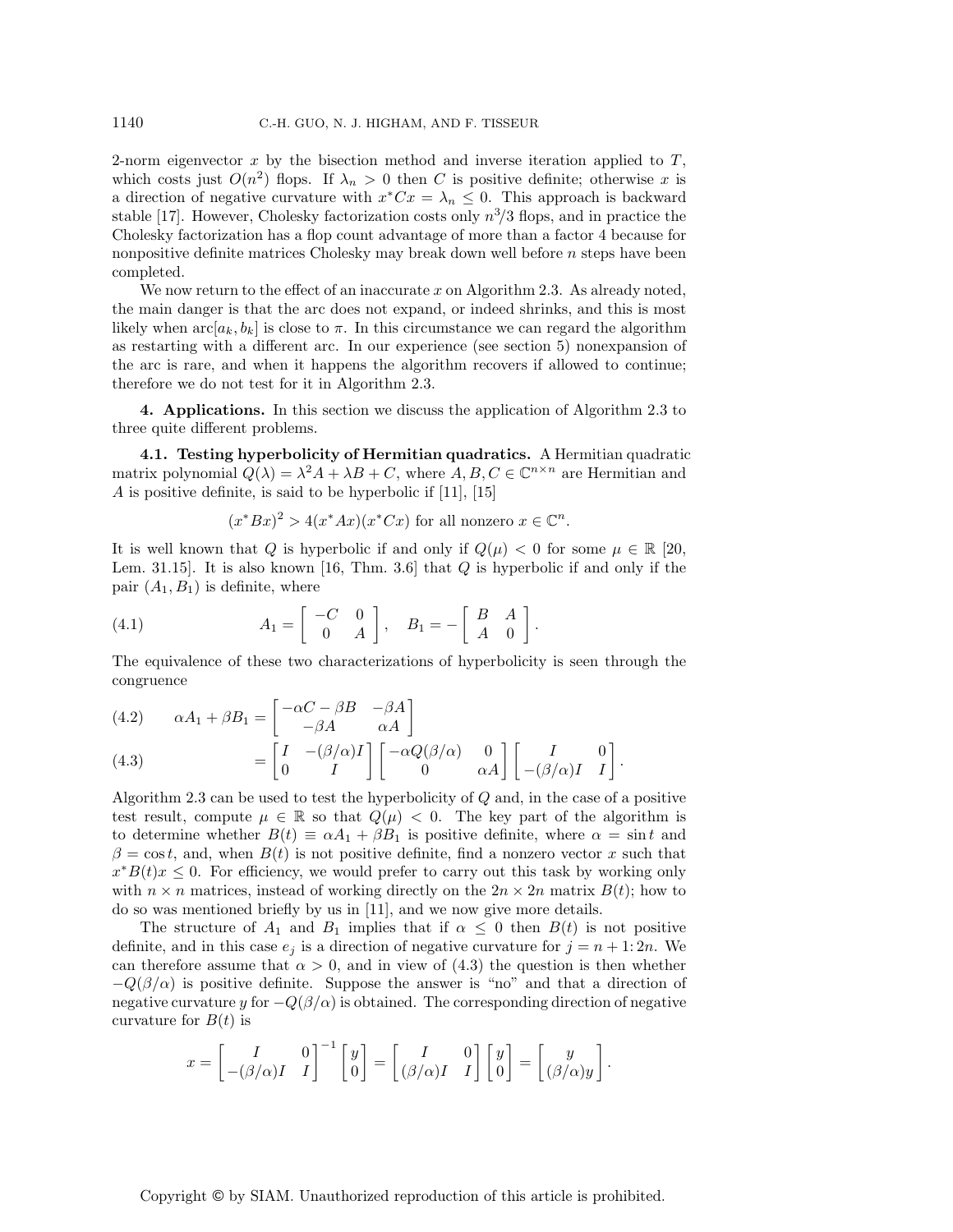The algorithm then computes

$$
v = x^*(A_1 + iB_1)x = y^*(-C + (\beta/\alpha)^2 A)y + iy^*(-B - 2(\beta/\alpha)A)y
$$

and thence  $f(x) = v/|v|$ . If  $|\beta/\alpha| \gg 1$  then v is dominated by A and the contributions from  $B$  and  $C$  are small. Yet it is clear from  $(4.2)$  that the contribution from  $B$  is still important when  $|\beta/\alpha| \gg 1$ . Hence this approach could have numerical instability problems through loss of significance in floating point arithmetic. The underlying reason is the use of a potentially ill conditioned congruence transformation. Note that the congruence can be avoided by working with the  $2n \times 2n$  pair  $(A_1, B_1)$ , but at a significant increase in cost. However, the chance that  $\beta/\alpha$  is very large is relatively small in practice. We will return to the behavior of the congruence approach in Experiment 5 of section 5.

**4.2. Linear systems in saddle point form.** The matrix of a linear system in saddle point form has the block structure

(4.4) 
$$
\mathcal{A} = \begin{bmatrix} A & B^T \\ B & -C \end{bmatrix},
$$

where  $A = A^T \in \mathbb{R}^{n \times n}$  is positive definite,  $B \in \mathbb{R}^{m \times n}$  with  $m \leq n$ , and  $C = C^T \in$  $\mathbb{R}^{m \times m}$  is positive semidefinite. The matrix A is usually large and sparse and is easily shown to be indefinite with n positive eigenvalues and rank $(C + BA^{-1}B^{T})$  (which is typically close to m) negative eigenvalues. In practice the indefiniteness of  $A$  tends to slow down iterative solvers for linear systems (e.g., Krylov subspace methods). Liesen and Parlett [18] show that if a real scalar  $\mu$  is known such that  $\mathcal{M}(\mu) = \mathcal{A} - \mu \mathcal{J}$ with  $\mathcal{J} = \begin{bmatrix} I_n & 0 \\ 0 & -I_m \end{bmatrix}$  is positive definite then one can construct a conjugate gradient iteration for solving the linear system  $\mathcal{J}Ax = \mathcal{J}b$ . They prove [18, Thm. 2.2] that  $\mathcal{M}(\mu)$  is positive definite if and only if

(4.5) 
$$
\lambda_{\min}(A) > \mu > \lambda_{\max}(C)
$$
 and  $\|(\mu I - C)^{-1/2}B(A - \mu I)^{-1/2}\|_2 < 1$ .

Finding a  $\mu$  satisfying these two conditions can be difficult in practice when the matrices are large. Liesen and Parlett show that if  $\lambda_{\min}(A) > \lambda_{\max}(C)$  then  $\mathcal{M}(\widetilde{\mu})$ with  $\widetilde{\mu} = (\lambda_{\min}(\widetilde{A}) + \lambda_{\max}(C))/2$  is positive definite if

(4.6) 
$$
2||B||_2 < \lambda_{\min}(A) - \lambda_{\max}(C),
$$

which is a sufficient condition that is easier to check but is often too restrictive, as illustrated by numerical examples in [18].

We note that checking whether  $\mathcal{A}-\mu\mathcal{J}$  is positive definite for some  $\mu \in \mathbb{R}\cup\{\infty\}$  is equivalent to checking whether  $\mathcal{A} \sin t + \mathcal{J} \cos t$  is positive definite for some  $t \in [0, 2\pi]$ . In other words, Algorithm 2.3 armed with a sparse Cholesky factorization routine to test definiteness and to compute directions of negative curvature can be used to test if the pair  $(\mathcal{A}, \mathcal{J})$  is definite and to find  $\mu = -\cos t / \sin t$  such that  $\mathcal{M}(\mu)$  is positive definite, thus avoiding the need to work with (4.5) or the sufficient condition (4.6). Experiment 6 in section 5 shows the effectiveness of this approach.

**4.3. Computing the Crawford number.** Once Algorithm 2.3 has been applied to  $(A, B)$  we know that the pair is indefinite, in which case  $\gamma(A, B) = 0$ , or that it is definite, in which case we know that  $\gamma(A, B)$  is positive but do not know its value. We now consider how to compute  $\gamma(A, B)$  efficiently for a definite pair by making use of the information provided by Algorithm 2.3.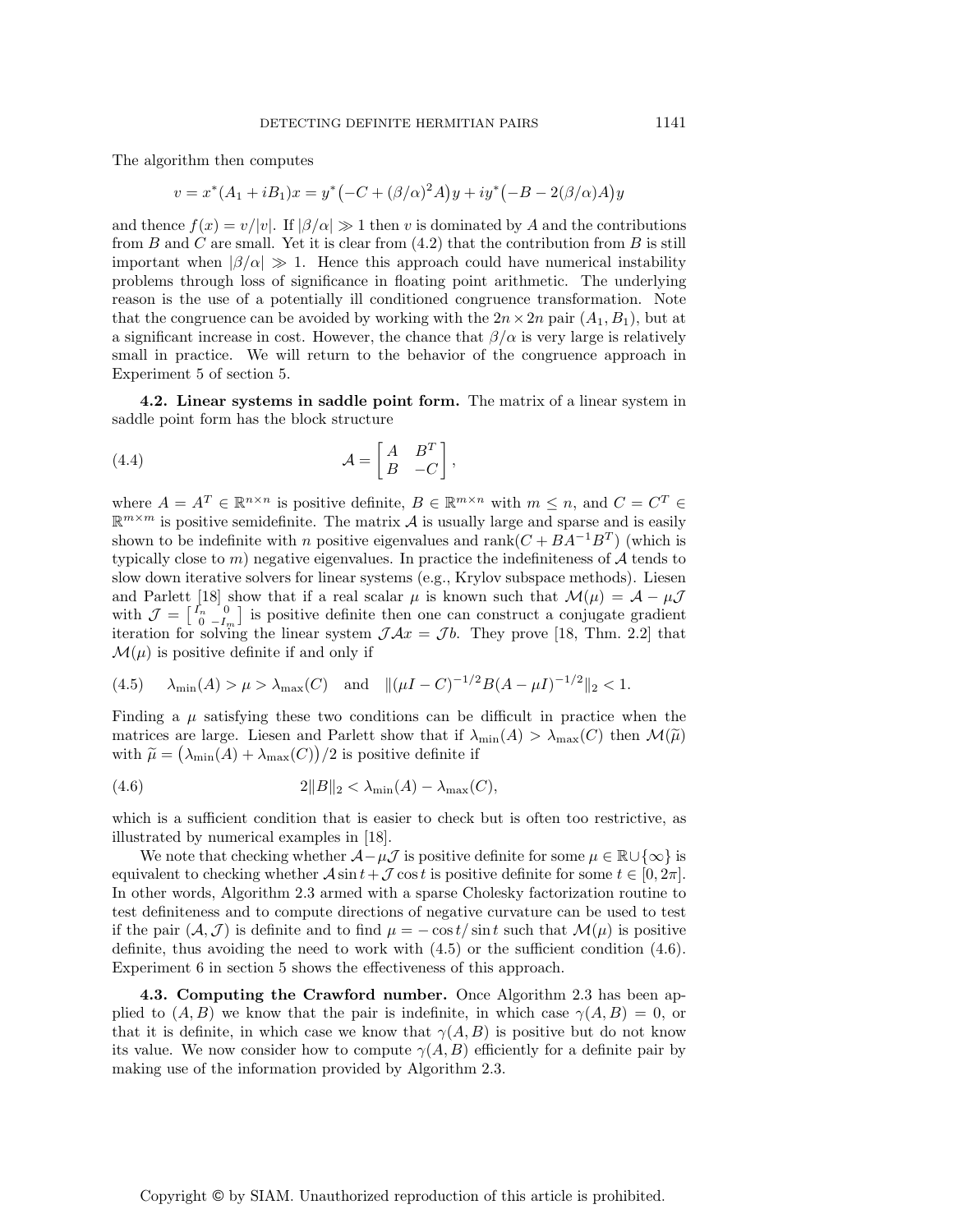To compute  $\gamma(A, B)$  for definite  $(A, B)$  it is useful to reformulate (2.4) as a single variable optimization problem (see, e.g., [16, sect. 2.2]):

(4.7) 
$$
\gamma(A,B) = \max_{-\pi \leq \theta \leq \pi} g(\theta), \qquad g(\theta) = \lambda_{\min}(A\cos\theta + B\sin\theta).
$$

For definite pairs Algorithm 2.3 provides upper bounds for  $\gamma(A, B)$  for free since it computes  $f(x) = x^*(A + iB)x/d(x)$  with  $d(x) = |x^*(A + iB)x|$  and by definition,  $\gamma(A, B) \leq d(x)$ . We can simply return the smallest bound at the end of the computation. Note that once t is known such that  $B(t)$  is positive definite,  $\lambda_{\min}(B(t))$ provides a lower bound for  $\gamma(A, B)$ , although this requires extra computation.

In the rest of this section we show that Algorithm 2.3 can be used to simplify the univariate nonconvex optimization problem over  $[-\pi, \pi]$  in (4.7) into one that is quasiconvex on a smaller interval  $(t_1, t_2)$  of length less than  $\pi$  and thereby easier to solve numerically. The following result of Veselić  $[27, Thm. A1]$  is needed.

THEOREM 4.1. *Suppose that the Hermitian pair*  $(A, B)$  *is definite, where*  $B \in$ C<sup>n</sup>×<sup>n</sup> *is nonsingular with* m *positive eigenvalues and* n−m *negative eigenvalues. Then there exists a nonsingular matrix* Z *such that*

(4.8a) 
$$
Z^*AZ = \begin{bmatrix} A_+ & 0 \\ 0 & -A_- \end{bmatrix}, \quad Z^*BZ = \begin{bmatrix} I_m & 0 \\ 0 & -I_{n-m} \end{bmatrix},
$$

(4.8b) 
$$
\Lambda_+ = \text{diag}(\lambda_1^+, \dots, \lambda_m^+), \quad \Lambda_- = \text{diag}(\lambda_1^-, \dots, \lambda_{n-m}^-,
$$

(4.8c) 
$$
\lambda_1^+ \geq \cdots \geq \lambda_m^+, \qquad \lambda_1^- \geq \cdots \geq \lambda_{n-m}^-.
$$

*Moreover for*  $\mu \in \mathbb{R}$ ,  $A - \mu B$  *is positive definite if and only if* 

$$
\lambda_m^+ > \mu > \lambda_1^-,
$$

*with the convention that*  $\lambda_1^- = -\infty$  *when*  $m = n$  *and*  $\lambda_m^+ = +\infty$  *when*  $m = 0$ *.* 

*Proof.* Since  $(A, B)$  is definite there exists a nonsingular  $Z_1 \in \mathbb{C}^{n \times n}$  such that  $Z_1^* A Z_1 = D_1$  and  $Z_1^* B Z_1 = D_2$ , where  $D_1$  and  $D_2$  are diagonal and the first m diagonal elements of  $D_2$  are positive and the last  $n-m$  diagonal elements are negative. The ordering of the entries of  $\Lambda_+$  and  $\Lambda_-$  is arbitrary, so we can assume (4.8c). Setting  $Z = Z_1 |D_2|^{1/2}$  we have (4.8). Then  $Z^*(A - \mu B)Z = \text{diag}(A_+ - \mu I_m, -A_- + \mu I_{n-m}),$ and this matrix is positive definite if and only if the inequalities (4.9) hold.

Under the conditions of Theorem 4.1 the Hermitian matrix  $A - \mu B$  is positive definite precisely when  $\mu \in (\lambda_1^-, \lambda_m^+)$  or, equivalently,  $A \cos \theta + B \sin \theta > 0$  with  $\cos \theta = 1/\sqrt{1+\mu^2}$  and  $\sin \theta = -\mu/\sqrt{1+\mu^2}$  precisely when  $\theta$  is in the interval  $(t_1, t_2)$ with endpoints  $-\tan^{-1}(\lambda_1^-)$  and  $-\tan^{-1}(\lambda_m^+)$ . Hence it follows that

$$
\gamma(A,B) = \max_{-\pi \le \theta \le \pi} g(\theta) = \max_{t_1 < \theta < t_2} g(\theta).
$$

If t is the particular angle at which all the eigenvalues of  $A \cos \theta + B \sin \theta$  become positive then these eigenvalues all become negative at  $t + \pi$  since  $A \cos(t + \pi)$  +  $B\sin(t+\pi) = -(A\cos t + B\sin t)$ . Hence the length of  $(t_1, t_2)$  is at most  $\pi$ .

We now show that on the interval  $(t_1, t_2)$  the function  $g(\theta)$  is quasiconcave (or, equivalently, that  $-g(\theta)$  is quasiconvex or unimodal) [5, sect. 3.4], [8, sect. 6.4]; that is, each sublevel set

$$
\mathcal{S}_{\xi} = \{ \theta \in (t_1, t_2) : g(\theta) \ge \xi \}, \quad \xi \in \mathbb{R},
$$

Copyright © by SIAM. Unauthorized reproduction of this article is prohibited.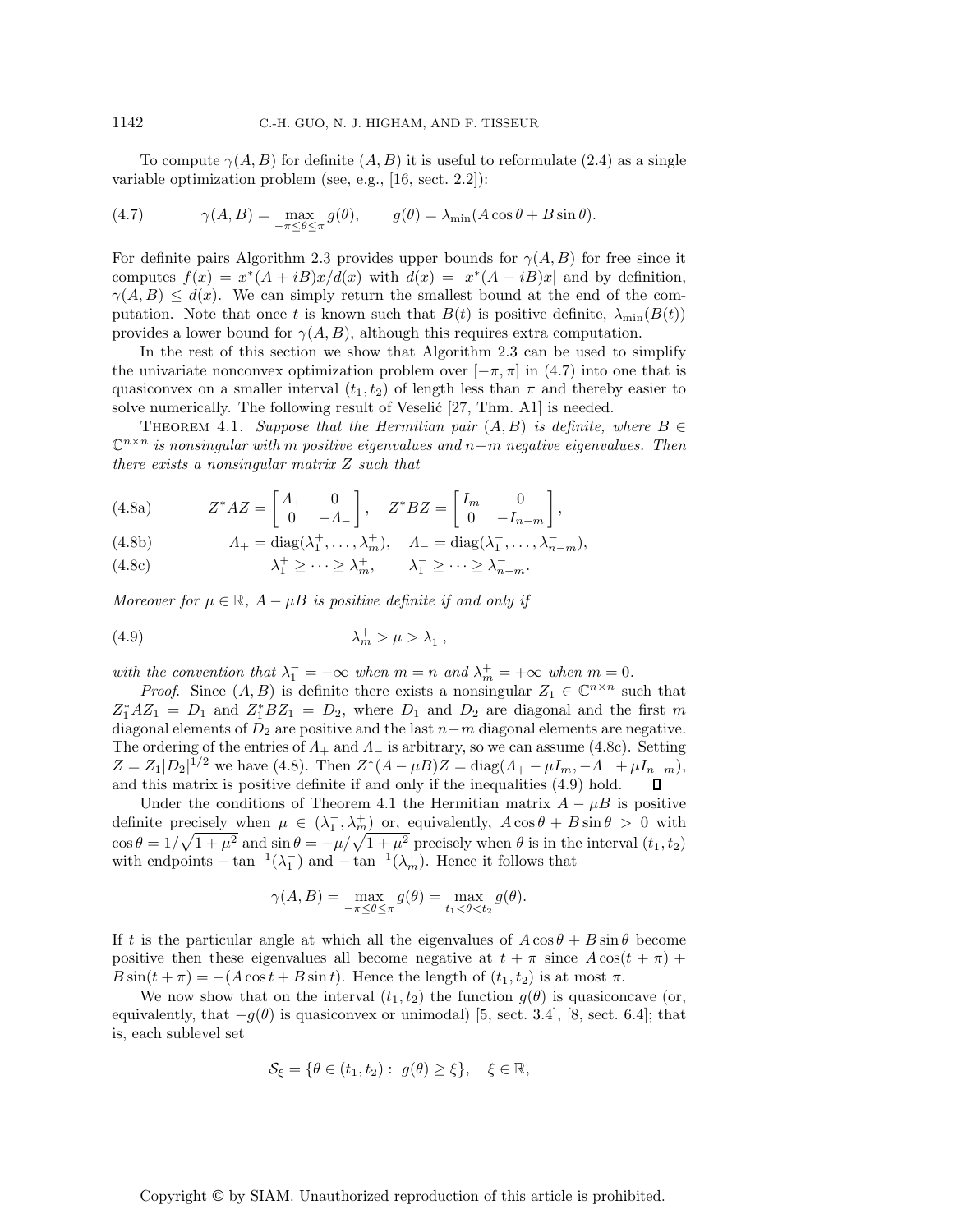is an interval. We just need to consider  $S_{\xi}$  for  $\xi \in (0, \gamma(A, B)]$  since  $g(\theta) = \lambda_{\min}(A \cos \theta +$  $B\sin\theta$  > 0 for  $t \in (t_1, t_2)$  so that  $\mathcal{S}_{\xi} = (t_1, t_2)$  for all  $\xi \leq 0$  and, because  $g(\theta) \leq$  $\gamma(A,B), \mathcal{S}_{\xi} = \emptyset$  for all  $\xi > \gamma(A,B)$ . Now for  $\xi \in (0, \gamma(A,B))$ , there exists an angle  $\theta_{\xi} \in (t_1, t_2)$  at which all n eigenvalues of the Hermitian matrix  $A \cos \theta + B \sin \theta - \xi I =$  $B(\frac{\pi}{2}-\theta)-\xi I$  become positive. Higham, Tisseur, and Van Dooren [16, sect. 2.2] studied the eigenvalues of  $A \cos \theta + B \sin \theta - \xi I$  as a function of  $\theta$  and in particular how these eigenvalues cross the zero line. They showed that when the pair  $(A, B)$  is definite the matrix  $A \cos \theta + B \sin \theta - \xi I$  has exactly n consecutive strictly increasing zero crossings followed by n consecutive strictly decreasing zero crossings in  $[\theta_{\xi} - \pi, \theta_{\xi} + \pi]$ . Hence for each level  $\xi \in (0, \gamma(A, B))$  the *n* eigenvalues of  $A \cos \theta + B \sin \theta - \xi I$  have exactly two zero crossings. In particular  $g(\theta) = \lambda_{\min}(A \cos \theta + B \sin \theta)$  crosses the  $\xi$ level at an increasing crossing for some  $\theta \in (t_1, \theta_\xi)$  followed by a decreasing crossing for some  $\theta \in (\theta_{\xi}, t_2)$ , with no other crossing, so that the sublevel  $S_{\xi}$  is always an interval. Note that for  $\xi = \gamma(A, B)$ ,  $S_{\xi}$  is reduced to a single point  $t_{\text{opt}}$ . Hence we conclude that  $-g(\theta)$  is quasiconvex on  $(t_1, t_2)$ .

This makes possible an efficient calculation of the Crawford number  $\gamma(A, B)$  upon termination of Algorithm 2.3. Indeed if t is known such that  $B(t) > 0$  then the computation of  $\lambda_m^+$  and  $\lambda_1^-$  requires  $10n^3/3$  operations assuming that the Cholesky factorization of  $B(t)$  is returned at the end of Algorithm 2.3. This can be done as follows. First form the definite pencil  $A(t) - \mu B(t)$  and then compute its eigenvalues by transforming it to a Hermitian standard eigenvalue problem  $Hv = \mu v$  [9] by using the Cholesky factorization of  $B(t)$ . Then tridiagonalize H and compute its eigenvalues  $\mu_j$  with the bisection algorithm. The eigenvalues  $\lambda_j$  are then given by

$$
\lambda_j = \frac{\mu_j \cos t + \sin t}{\cos t - \mu_j \sin t},
$$

and it is easy to identify  $\lambda_m^+$  and  $\lambda_1^-$ . As shown above, the endpoints of the interval  $(t_1, t_2)$  are given by  $-\tan^{-1}(\lambda_1^-)$  and  $-\tan^{-1}(\lambda_m^+)$ . Experiment 7 in section 5 shows that the length of  $(t_1, t_2)$  can be much less than  $\pi$ .

The quasiconcavity of g on  $(t_1, t_2)$  implies that  $g(\theta)$  increases from 0 at  $\theta = t_1$  to  $\gamma(A, B)$  at  $\theta = t_{\text{opt}}$  and then decreases towards 0 as  $\theta$  approaches  $t_2$ . This property can be used to further reduce the length of  $(t_1, t_2)$ . Indeed Algorithm 2.3 returns t such that  $B(t) = A \cos \tilde{t} + B \sin \tilde{t}$  with  $\tilde{t} = \frac{\pi}{2} - t$  is positive definite and the sign of the derivative of  $g(\theta)$  at  $\theta = \tilde{t}$  determines whether g increases or decreases for  $\theta > \tilde{t}$ . If  $g(\tilde{t})$  is a simple eigenvalue with normalized eigenvector v, the derivative of the eigenvalue is given by

$$
\frac{\partial}{\partial \theta} g(\theta)|_{\tilde{t}} = v^* \frac{\partial}{\partial \theta} (A \cos \theta + B \sin \theta)|_{\tilde{t}} v = v^* (-A \sin \tilde{t} + B \cos \tilde{t}) v
$$

and then

$$
(4.10) \qquad \gamma(A,B)=\max_{\theta\in\mathcal{I}}g(\theta)=-\min_{\theta\in\mathcal{I}}-g(\theta),\qquad \mathcal{I}=\left\{ \begin{aligned} &(t_1,\tilde{t}]\quad \text{if}\,\, \frac{\partial}{\partial\theta}g(\theta)|_{\tilde{t}}\leq 0,\\ &\tilde{[t,t_2)}\quad \text{otherwise}. \end{aligned} \right.
$$

The minimum in (4.10) can be found using, for example, a combination of golden section search and parabolic interpolation [8, Chap. 6] or bundle trust methods [23].

**5. Numerical experiments.** We now describe a comprehensive collection of numerical experiments designed to give insight into Algorithm 2.3, the implementation issues, its performance in floating point arithmetic, and its behavior on the applications described in section 4. Our computations were done in MATLAB 7.6 (R2008a)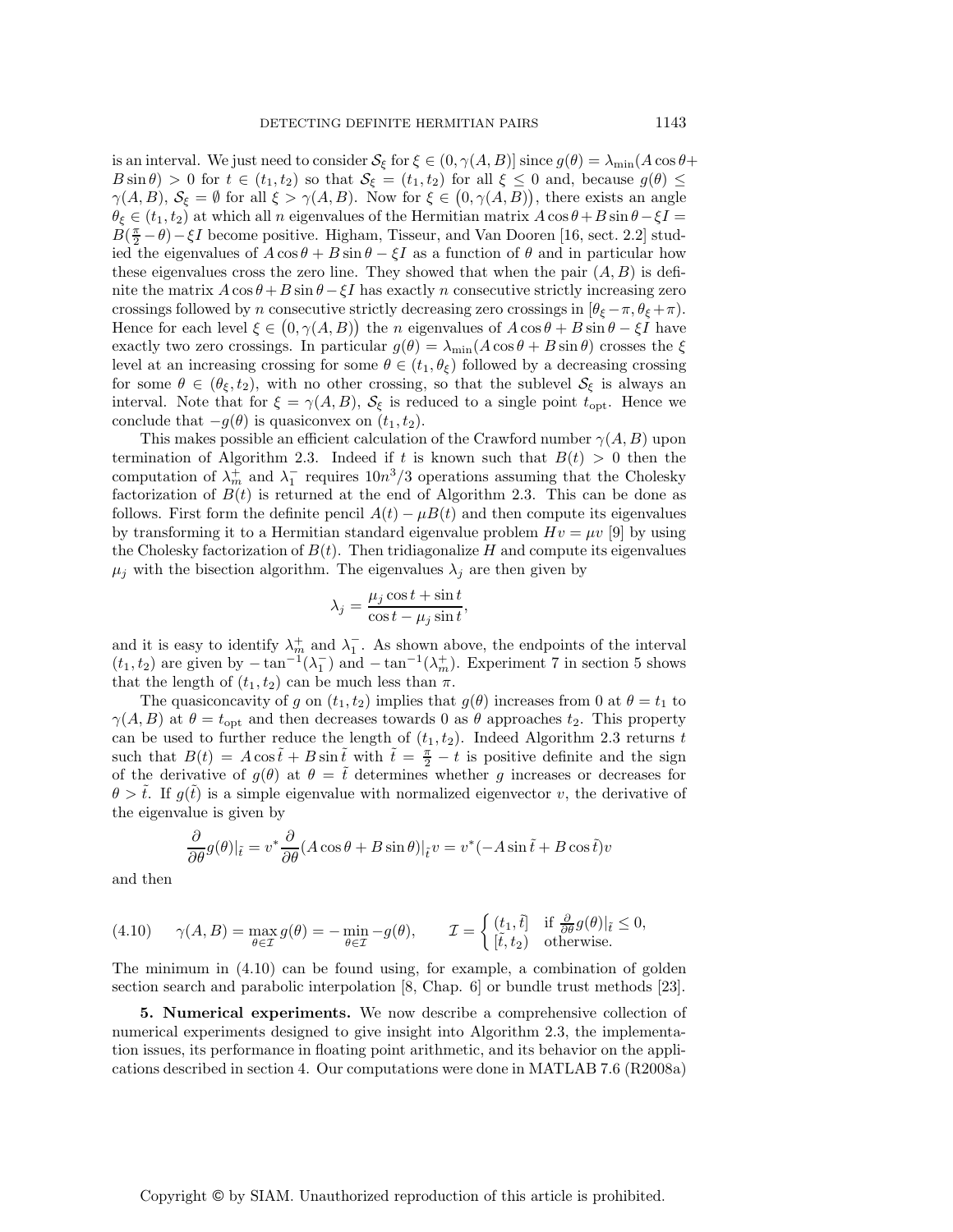| TABLE 5.1                                                                      |  |
|--------------------------------------------------------------------------------|--|
| <i>Results for</i> $10 \times 10$ <i>pair</i> $(A, B)$ <i>in Experiment</i> 1. |  |

|               | Iterations     | Curvatures $(3.1)$                                                             |
|---------------|----------------|--------------------------------------------------------------------------------|
| <b>PDFIND</b> | 8              | $-1.84e-16$ , 1.33e-17, $-1.91e-1$ , $-3.33e-16$ , $-1.60e-16$ , $-1.63e-16$ , |
|               |                | $-3.12e-3$ , $-2.50e-1$                                                        |
| Chol          | 6              | $2.67e-17, -3.83e-1, -6.11e-16, -3.64e-2, -6.33e-3, -4.93e-1$                  |
| Chol(cp)      | $\overline{2}$ | $-9.97e-1$ , $-4.68e-1$                                                        |
| Chol(cp2)     | $\overline{2}$ | $-9.97e-1$ , $-4.68e-1$                                                        |
| Chol(ecp)     | $\overline{2}$ | $-9.97e-1, -2.37e-1$                                                           |
| eig           | 2              | $-9.75e-1$ , $-1.95e-1$                                                        |

under Windows XP (SP3) with a Pentium E6850, for which  $u = 2^{-53} \approx 1.1 \times 10^{-16}$ , and we set tol  $= nu$  in Algorithm 2.3. In our tests we obtained our reference answer of whether a pair  $(A, B)$  is definite by computing the global maximum over  $t \in [0, 2\pi]$  of the function  $\lambda_{\min}(A \sin t + B \cos t)$ ; the pair is definite if and only if the maximum is positive. A very convenient way to obtain the global maximum is with the Chebfun package [3], [26], using the statement  $max(chebfun(\mathcal{Q}(t))$  $min(eig(sin(t)*A+cos(t)*B)),[0 2*pi]).$ 

We compare several variants of Algorithm 2.3 differing in how they carry out the definiteness test and compute the direction of negative curvature:

**Chol:** Cholesky without pivoting and (3.3),

**Chol(cp):** Cholesky with complete pivoting and (3.3),

**Chol(cp2):** Cholesky with complete pivoting and (3.4), (3.5),

**Chol(ecp):** Cholesky with early exit complete pivoting and (3.3),

**eig:** MATLAB's eig function (which implements the QR algorithm), taking as direction an eigenvector of  $B(t)$  corresponding to the smallest eigenvalue.

We also use PDFIND from [6].

*Experiment* 1. Our first example is a  $10 \times 10$  indefinite pair generated by the subroutine GETMAT provided with  $[6]$ , with parameter KPAR equal to 6. Table 5.1 shows the number of iterations and the values of the curvature (3.1) on successive iterations. PDFIND and Chol require 3 or 4 times as many iterations as the other methods, and the curvature values reveal why: whereas the other methods achieve curvature of almost −1 on the first iteration, immediately obtaining an arc of length close to  $\pi$ , PDFIND and Chol only gradually expand the arc beyond length  $\pi$ . The difference is entirely due to the way in which the direction of negative curvature is generated.

*Experiment* 2. Our next example concerns a class of pairs suggested by Moon [21, Ex. 3.0, p. 80], which is most easily defined by the MATLAB code that generates the  $n \times n$  instance,  $(A_n, B_n)$ :

```
V = \text{gallery('triv',n,1,2)};theta = zeros(n, 1);
for i = 2:n, theta(i) = theta(i-1) + pi/2^(i-1); end
A = V' * diag(sin(theta)) * V;B = V' * diag(cos(theta)) * V;
```
 $A_n$  is positive semidefinite and singular,  $B_n$  is singular and indefinite, and the pair  $(A_n, B_n)$  is definite. Figure 5.1 plots the field of values  $F(A_{50} + iB_{50})$  as well as the unit circle. It is clear that  $\text{arc}[\tilde{a}, b]$ , which is the projection of the field of values onto the unit circle, is an arc of length approximately  $\pi$ , and indeed  $(A_n, B_n)$  is within distance of order u of an indefinite pair for  $n \geq 54$ . This is a problem where the tolerance tol in Algorithm 2.3 plays a key role. Table 5.2 shows the numbers of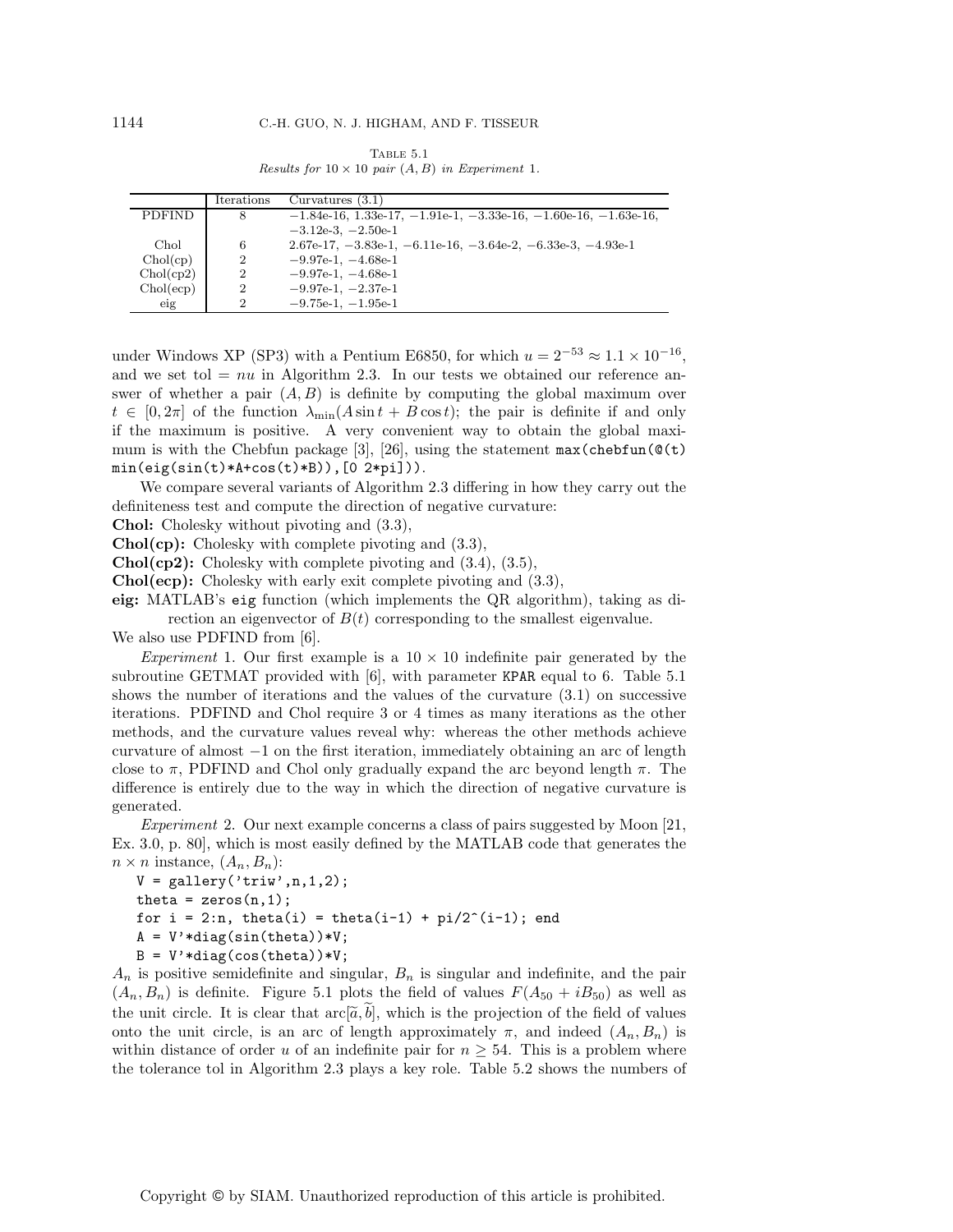

FIG. 5.1. Field of values for  $A_{50} + iB_{50}$  in Experiment 2 and the unit circle.

TABLE  $5.2$ Number of iterations for the pair  $(A_n, B_n)$  in Experiment 2 with tol = 0 and tol = nu.

|                       | <b>PDFIND</b> | Chol | Chol(cp) | Chol(cp2) | Chol(ecp) | eig |
|-----------------------|---------------|------|----------|-----------|-----------|-----|
| $n = 64$ , tol = $nu$ |               | 38   |          |           |           |     |
| $n = 64$ , tol = 0    |               | 43   | 100      | 100       |           |     |
| $n = 80$ , tol $= nu$ |               | 38   |          |           |           |     |
| $n = 80$ , tol = 0    |               |      |          |           | 100       | 100 |
|                       |               |      |          |           |           |     |

iterations for  $n = 64$  and  $n = 80$  with tol  $= 0$  and with tol  $= nu$ . An iteration count of 100 indicates that the algorithm had not converged after 100 iterations, and in the four such cases there were many instances of positive curvature and arc shrinkage. In all other cases an indefinite pair was signalled. Each variant of Algorithm 2.3 terminated on line 21 in the cases where to  $= nu$ . This example illustrates clearly the difficulties that floating point arithmetic causes to the logic of the algorithm when  $tol = 0$  and, once again, the benefit of pivoting.

This example also illustrates the possibly negative effect of rounding errors on the computation of the direction of negative curvature predicted by the analysis of section 3. We repeated the computation with the direction of negative curvature for Chol computed in quadruple precision. The numbers of iterations required by Chol with tol = nu reduced from 38 to 34 for  $n = 64$  and from 38 to 33 for  $n = 80$ , and the number of instances of positive curvature reduced in both cases from 2 to 0. The condition number cond $(R_{11})$  in (3.6) had maximum value 100, and it seems this mild ill conditioning induces a loss of accuracy enough to delay convergence of the algorithm.

*Experiment* 3. We consider a  $200 \times 200$  pair  $(A_1, B_1)$  generated from  $(4.1)$ , where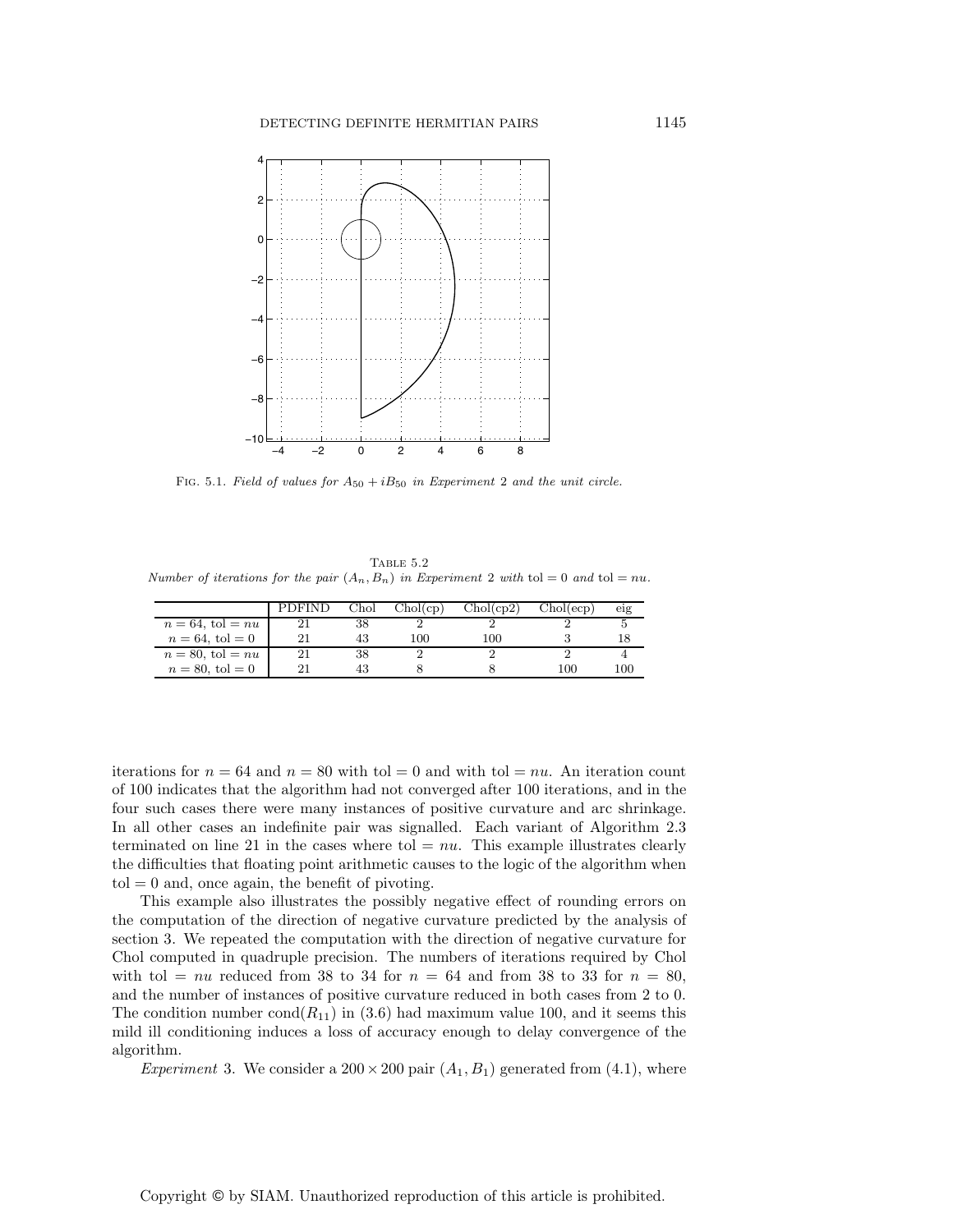TABLE  $5.3$ 

Number of iterations for the pair  $(A_1, B_1)$  defined by  $(4.1)$  and  $(5.1)$  for  $\beta =$ 0.51961524227066xy, where "xy" denotes the 15th and 16th decimal places of  $\beta$ .

| x u           | 20 | 22 | 24 | 26 | 28                   | 30 | 32 | 34 | 36 | 38 | 40  |
|---------------|----|----|----|----|----------------------|----|----|----|----|----|-----|
| <b>PDFIND</b> | 26 | 26 | 27 | 27 | 27                   | 28 | 25 | 25 | 25 | 25 | 25  |
| Chol          | 27 | 26 | 26 | 26 | 26                   | 27 | 26 | 24 | 24 | 24 | 24  |
| Chol(cp)      | 17 | 17 | 18 |    | 18   17   17         |    | 19 | 18 | 18 | 18 | -17 |
| Chol(cp2)     | 17 | 17 | 18 |    | $18\quad 17\quad 17$ |    | 19 | 18 | 18 | 18 | -17 |
| Chol(ecp)     | 18 | 19 | 19 | 20 | $\sim 21$            | 19 | 19 | 19 | 17 | 19 | -17 |
| eig           | 18 | 18 | 18 | 18 | 18                   | 19 | 20 | 19 | 18 | 20 | 20  |

 $Q(\lambda) = \lambda^2 A + \lambda B + C$  with  $100 \times 100$  coefficient matrices

(5.1) 
$$
A = I, B = \beta \begin{bmatrix} 20 & -10 \\ -10 & 30 & \ddots \\ & \ddots & \ddots & \ddots \\ & & 30 & -10 \\ & & & -10 & 20 \end{bmatrix}, C = \begin{bmatrix} 15 & -5 \\ -5 & 15 & \ddots \\ & \ddots & \ddots & -5 \\ & & -5 & 15 \end{bmatrix},
$$

where  $\beta > 0$  is a real parameter. This quadratic can be generated using the NLEVP MATLAB toolbox [4] via nlevp('spring', 100, 1, 10\*ones(100, 1)). We know that the definiteness of  $(A_1, B_1)$  changes for some  $\beta$  near 0.51961524227066. So we take  $\beta = 0.51961524227066xy$ , where the last two digits xy are to be specified (and we note that rounding causes our actual  $\beta$  values to be tiny perturbations of these). Table 5.3 reports the number of iterations taken by each method.

The methods all correctly determined that the pair is indefinite for the first six  $\beta$  and definite for the last five  $\beta$ ,

Shrinkage of the arc occurred for eig for two different values of  $\beta$ , once for each  $β$ , but not at all for the Chol variants. The number of times a positive value of  $(3.1)$ was observed was 3 for PDFIND, 4 for Chol, 1 each for  $Chol(cp)$  and  $Chol(cp2)$ , none for Chol(ecp), and 4 for eig, with the value of  $(3.1)$  being at most of order  $10^{-7}$ .

We note that the behavior of PDFIND is very sensitive to the computing environment: under MATLAB 7.5 (R2007b) on a Windows XP (SP3) machine with Athlon X2 processor PDFIND aborts with failure for three of the eleven values of  $\beta$ .

The main points to note from this test are the following:

1. The three Chol variants using Cholesky with pivoting require significantly fewer iterations than that using no pivoting.

2. The maximum values of the condition number  $cond(R_{11})$  in  $(3.6)$  are of order  $10<sup>8</sup>$  for Chol and 10 for the other Chol variants. Thus the triangular systems that are solved to obtain the direction of negative curvature are much better conditioned when pivoting is used.

3. Eig requires a comparable number of iterations to the Cholesky with pivoting variants but is much more expensive overall, since one iteration of the eig variant costs as much as four or more iterations of the Cholesky variants.

Table 5.4 reports the results for several  $\beta$  not close to a point where the definiteness of  $(A_1, B_1)$  changes. These results are more representative of the typical behavior of the algorithms. There were no arc shrinkages or instances of positive curvature, and the possible benefits of pivoting in the Cholesky factorization are again apparent.

*Experiment* 4. Our next example shows a small improvement due to Chol(cp2)'s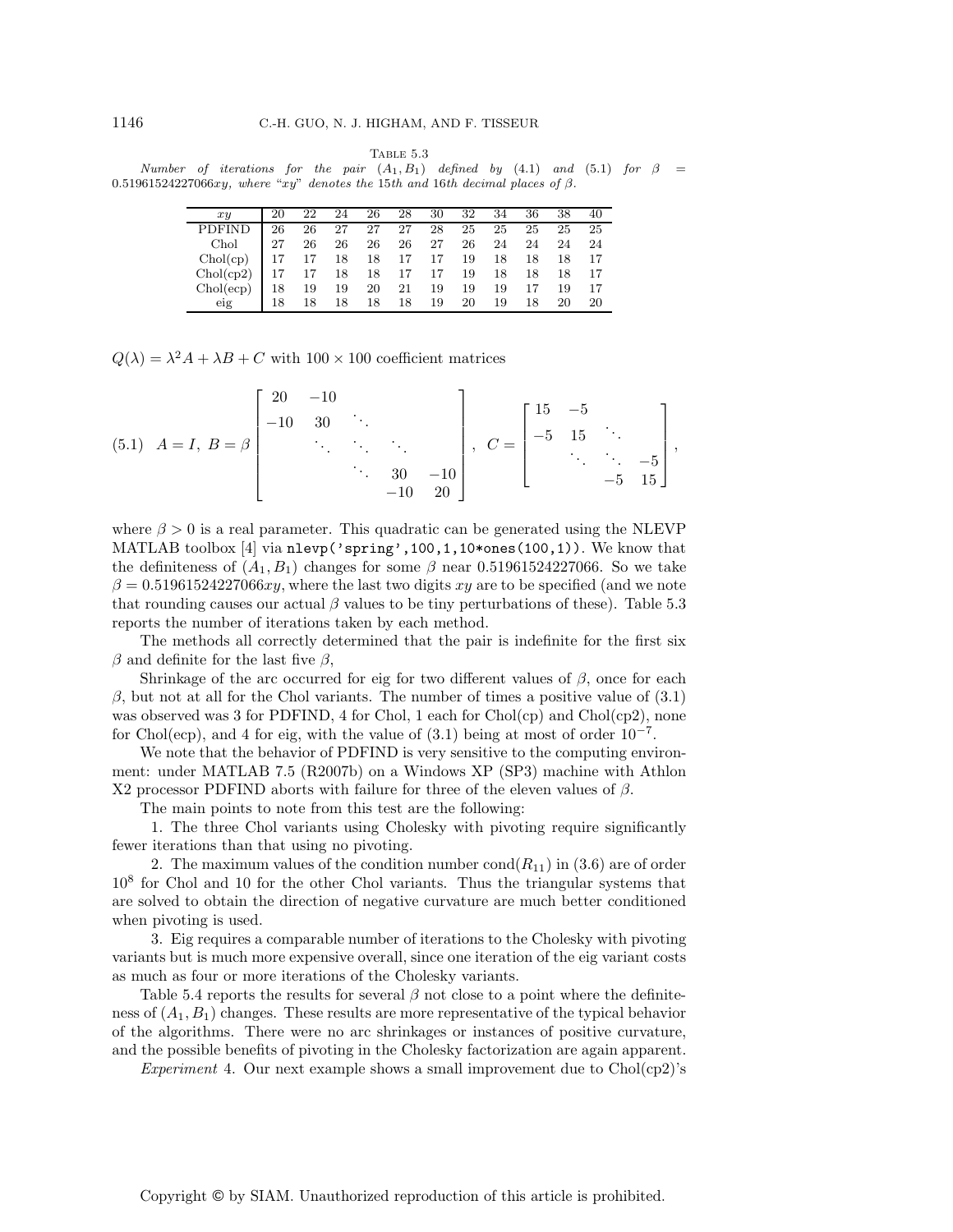Table 5.4 Number of iterations for the pair  $(A_1, B_1)$  defined by  $(4.1)$  and  $(5.1)$ .

|           | 0.500          | 0.504 | 0.508 | 0.512 | 0.516 | 0.520 | 0.524 | 0.528 |
|-----------|----------------|-------|-------|-------|-------|-------|-------|-------|
| PDFIND    | −              | ∽     | ⇁     |       | 8     | 3     | đ     | ω     |
| Chol      | 6              | 6     | h     | b     |       | 2     |       |       |
| Chol(cp)  | റ              | 2     | 2     | 2     | 2     | 2     |       |       |
| Chol(cp2) | $\overline{2}$ | 2     | 2     | 2     | 2     |       |       |       |
| Chol(ecp) |                | 5     | 5     | Ð     | Ð.    | 5.    |       |       |
| eig       | ച              | 3     |       |       |       |       |       |       |

choice of direction of negative curvature. Let

$$
R = \begin{bmatrix} 2 & -1/3 & -1/3 & -1/3 \\ 0 & 1 & -1/3 & -1/3 \end{bmatrix}, \quad A = R^*R + \begin{bmatrix} 0 & 0 & 0 & 0 \\ 0 & 0 & 0 & 0 \\ 0 & 0 & 0 & 1 \\ 0 & 0 & 1 & 0 \end{bmatrix}, \quad B = \text{diag}(0, 1, 1, 1).
$$

For this A and B, the first few lines of Algorithm 2.3 form  $a = 1 = \sin(\pi/2)$ and attempt to Cholesky factorize  $B(\pi/2) = A$ , which is an indefinite matrix with  $\lambda_{\min}(A) = -1$ . In exact arithmetic the factorization terminates at the start of stage 3 with remaining Schur complement  $S = \begin{bmatrix} 0 & 1 \\ 1 & 0 \end{bmatrix}$ . In floating point arithmetic we obtain a zero computed  $\hat{s}_{11}$ , but the computed  $\hat{x}$  for Chol, Chol(cp), and Chol(ecp) is such that positive curvature on the order of  $10^{-17}$  is generated; nevertheless, each variant correctly identifies definiteness in 3 iterations without any shrinkages occurring. Chol(cp2), by contrast, generates curvature of  $-0.7$  and converges in 2 iterations; eig behaves in exactly the same way. Here, the Crawford number  $\gamma = 0.75$ , so the pair is safely definite. If our main goal was to generate directions of negative curvature perhaps for use in a Newton algorithm for optimization, say—then the use of (3.4) might be important. However, in our testing we have not seen any significant advantage of (3.4) over (3.3) in the context of Algorithm 2.3.

*Experiment* 5. In [11] we showed experimentally on some scaled quadratic matrix polynomials Q that yield ill conditioned congruences in (4.3) that the code PDFIND from  $[6]$  is unreliable as a means for testing for hyperbolicity of  $Q$ , whether it is used on the  $2n \times 2n$  pair  $(A_1, B_1)$  or in conjunction with the congruence. We repeated the experiments of [11, sect. 5.2] with Algorithm 2.3 and a modification of Algorithm 2.3 that exploits the congruence to work only with the quadratic Q. We found that these algorithms return the *correct* determination on these experiments. To gain insight we consider a particular example in detail. We take the same problem as in Experiment 3 but we scale  $A \leftarrow \alpha^2 A$ ,  $B \leftarrow \alpha B$  with  $\alpha = 10^{-7}$ , and  $\beta$  takes 7 equally spaced values from 0.51965 to 0.51971. We run the Chol variant of Algorithm 2.3 with the use of the congruence (denoted Chol-cong) and without the congruence, PDFIND, and PDFIND modified to use the congruence (denoted PDFIND-cong). We also run modified versions of Algorithm 2.3 with and without the use of the congruence, denoted Chol-cong<sup>\*</sup> and Chol<sup>\*</sup>, that compute the midpoint by  $c = (a + b)/|a + b|$  on line 14 of the algorithm.

The results, given in Table 5.5, are striking. Chol and Chol-cong give the correct result of "definite" in every case, but Chol\* and Chol-cong\* give the incorrect result in all but one case. It is easily checked that  $\theta|a, b|$  approaches  $\pi$  in this example. Thus the use of the midpoint formula  $c = (a+b)/|a+b|$  can clearly destroy the reliability of Algorithm 2.3. PDFIND suffers from the use of this formula in this example, and has additional problems causing it to abort with failure 3 times when applied to the pair.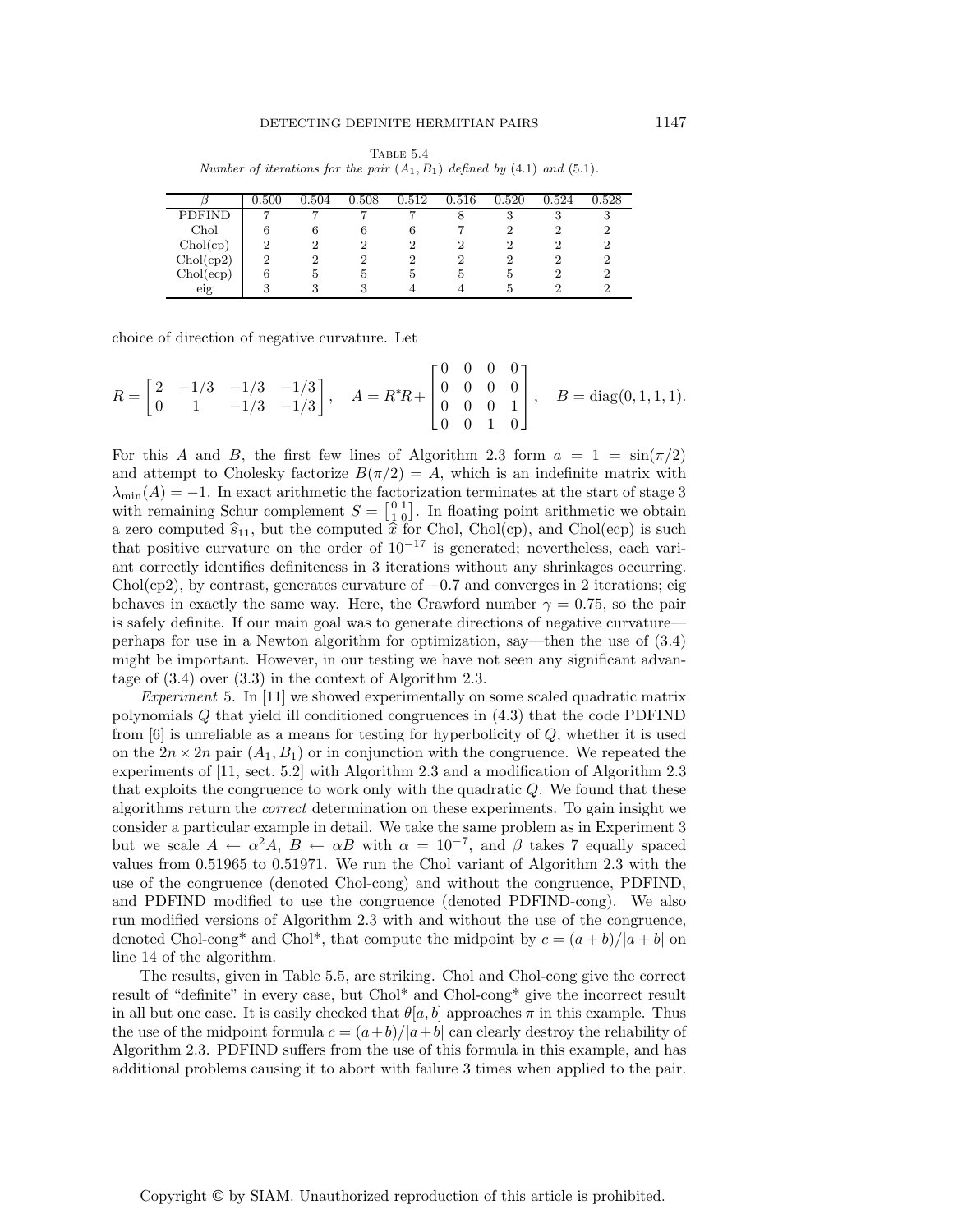TABLE  $5.5$ 

For the pair  $(A_1, B_1)$  defined by (4.1) and (5.1) along with the scaling  $A \leftarrow \alpha^2 A$ ,  $B \leftarrow \alpha B$ ,  $\alpha = 10^{-7}$ , determinations of definiteness (1 = definite, 0 = indefinite, -1 = failure), with number of iterations in parentheses.

|         | Chol        | $Chol^*$ | $Chol-cong$ | $Chol-cong*$ | PDFIND-cong       | PDFIND  |
|---------|-------------|----------|-------------|--------------|-------------------|---------|
| 0.51965 | (2)         | 0(2)     | Ί           | 0(5)         | (7                | 0(7)    |
| 0.51966 | (2)         | 0(2)     | (1)         | 0(5)         |                   | $-1(7)$ |
| 0.51967 | (2)         | 0(2)     | (1)         | 1(6)         | 0(7)              | 0(7)    |
| 0.51968 | (2)         | 0(2)     | (1)         | 0(5)         | 0(7)              | 0(7)    |
| 0.51969 | (2)         | 0(2)     | (1)         | 0(5)         | 0(7)              | $-1(7)$ |
| 0.51970 | (2)         | 0(2)     | (1)         | 0(6)         | 0(7)              | $-1(7)$ |
| 0.51971 | $2^{\circ}$ | (2)      |             | 0(5)         | $\left( 3\right)$ | (3)     |

Table 5.6 Results for 834 × 834 pair  $(A(\alpha), \mathcal{J})$  from Stokes equations.

| $\alpha$ | Definite pair | Iterations     |         |      |        | Stage at which Cholesky terminates |      |     |     |     |
|----------|---------------|----------------|---------|------|--------|------------------------------------|------|-----|-----|-----|
| 0.1      | no            | 5              | 579     | 56 - |        | 56 57 57                           |      |     |     |     |
| 0.5      | no            |                | 579     |      | 75 111 | 161                                | -230 | 580 | 264 | 581 |
| $1.0\,$  | yes           | 5              | 579 82  |      | 129    | 200                                | 834  |     |     |     |
| 5.0      | ves           | $\overline{2}$ | 579 834 |      |        |                                    |      |     |     |     |
| 10.0     | ves           | $\mathcal{D}$  | 579     | -834 |        |                                    |      |     |     |     |

*Experiment* 6. We now consider a saddle point system with a matrix A of the form (4.4) generated by the MATLAB package Incompressible Flow Iterative Solution Software (IFISS), version 2.2 [24]. The sparse matrices  $A, B$ , and  $C$  are constructed by running the MATLAB script file stokes\_testproblem. We used the default options, which set up a stabilized discretization of a Stokes equation model problem. The matrix A is of dimension  $n = 578$  and C is of dimension  $m = 256$ . We find that  $\lambda_{\min}(A) = 0.0764 > \lambda_{\max}(C) = 0.0156$  and that  $||B||_2 = 0.2476$ , so that the sufficient condition (4.6) for definiteness of  $\mathcal{A} - \tilde{\mu} \mathcal{J}$  with  $\mathcal{J} = \begin{bmatrix} I_n & 0 \\ 0 & -I_m \end{bmatrix}$  and  $\widetilde{\mu} = (\lambda_{\min}(A) + \lambda_{\max}(C))/2 = 0.046$  is not satisfied, as already noticed in [18]. Our MATLAB implementation of Algorithm 2.3 with definiteness test and direction of negative curvature computed with an attempted sparse Cholesky factorization (using the MATLAB function chol, without pivoting for sparsity) detects that the pair is definite in 5 iterations and returns  $\mu = 0.0589$ .

Let  $\alpha > 0$  be a real parameter and consider the scaled matrices

$$
\mathcal{A}(\alpha) = \begin{bmatrix} \alpha^2 A & \alpha B^T \\ \alpha B & -C \end{bmatrix} = \begin{bmatrix} \alpha I_n & 0 \\ 0 & -I_m \end{bmatrix} \begin{bmatrix} A & B^T \\ B & C \end{bmatrix} \begin{bmatrix} \alpha I_n & 0 \\ 0 & -I_m \end{bmatrix}.
$$

Note that the sufficient condition (4.6) guarantees that the pair  $(\mathcal{A}(\alpha), \mathcal{J})$  is definite for  $\alpha > (||B||_2 + \sqrt{||B||_2^2 + \lambda_{\min}(A)\lambda_{\max}(C)})/\lambda_{\min}(A) \approx 6.52$ . Table 5.6 reports the output of the definiteness test, the number of iterations, and the stage at which the sparse Cholesky factorization terminates (i.e., the values of k in  $(3.2)$ ) for several values of  $\alpha$ . Note that the sparse Cholesky factorizations often terminate at a stage  $k \ll n + m = 834$ , which means that the iterations are often executed at low computational cost.

*Experiment* 7. We now consider the computation of the Crawford number of  $25 \times$ 25 definite pairs  $(A_k, B_k)$ ,  $k = 1:4$ , generated by the subroutine GETMAT of [6] with parameter KPAR ranging from 1 to 4. The plots of  $g_k(\theta) = \lambda_{\min}(A_k \cos \theta +$  $B_k \sin \theta$ ) in Figure 5.2 illustrate the nonconvexity of  $-g_k(\theta)$  over  $\theta \in [-\pi, \pi]$  and its unimodality on the interval where  $g_k(\theta)$  is positive. Table 5.7 displays  $\gamma(A, B)$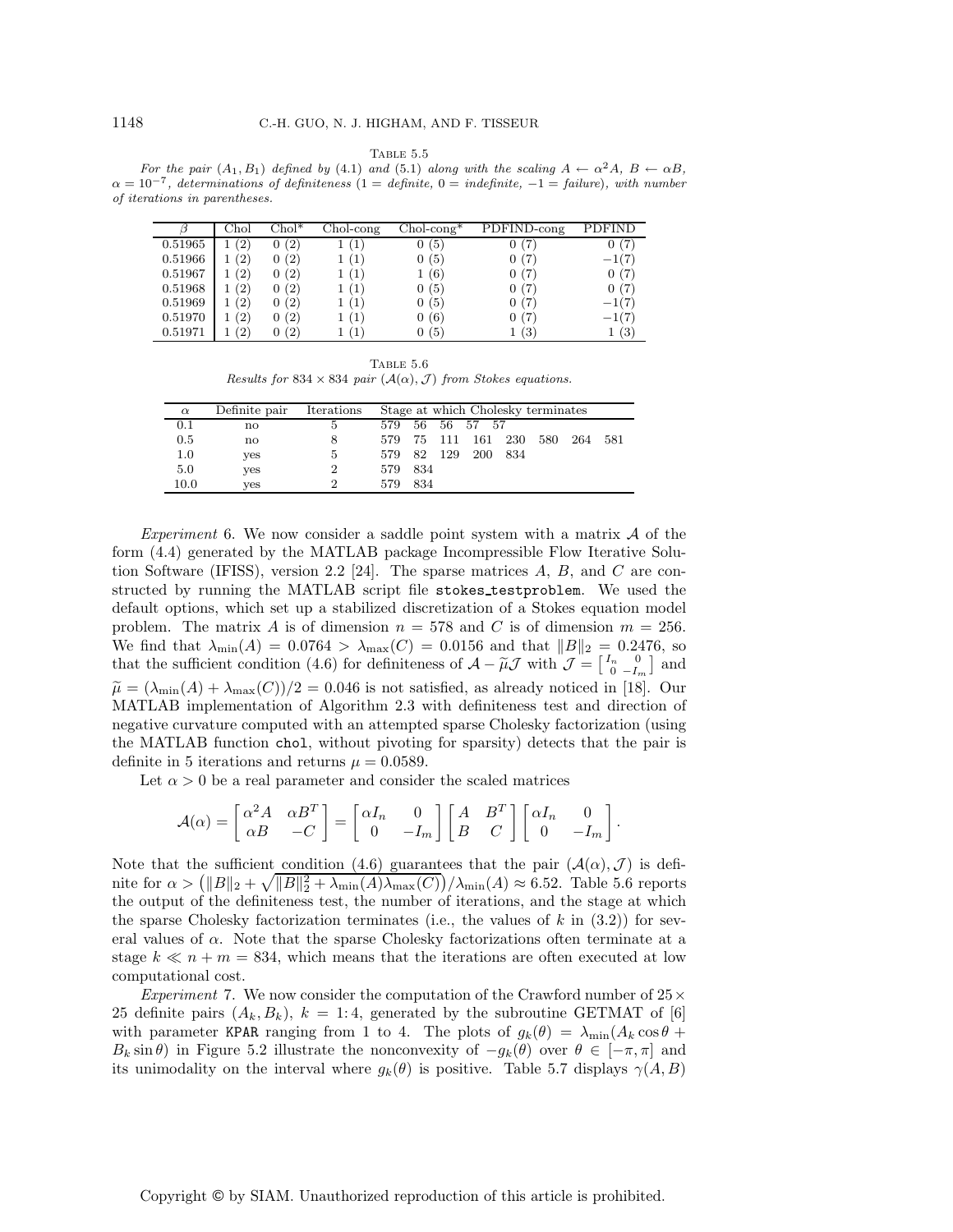

FIG. 5.2. Plots of  $g_k(\theta) = \lambda_{\min}(A_k \cos \theta + B_k \sin \theta)$  for the definite pairs  $(A, B)$  in Experiment 7.

#### Table 5.7

For the definite pairs  $(A, B)$  in Experiment 7, Crawford number  $\gamma(A, B)$ , optimal angle  $t_{\rm opt}$ ,<br>ds  $\gamma_e$  and  $\gamma_e$  an  $\gamma(A, B)$ , reduced interval  $\mathcal{I}$ , and number of evaluations of  $a(\theta)$  needed by bounds  $\gamma_{\ell}$  and  $\gamma_{u}$  on  $\gamma(A, B)$ , reduced interval I, and number of evaluations of  $g(\theta)$  needed by<br>frighted and  $BTCC$  when called on the reduced interval fminbnd and BTCLC when called on the reduced interval.

| (0.79, 1.3)<br>(1.4.1.4)<br>0.79<br>1.4                           | 24 |   |
|-------------------------------------------------------------------|----|---|
|                                                                   |    |   |
| $(-0.84,-0.54)$<br>(5.5, 8.1)<br>$-0.79$<br>$\overline{2}$<br>6.0 | 23 | 5 |
| $(0.0, 9.4e-8)$<br>$(4.7e-9.5.9e-2)$<br>7e-9<br>$1.6e-8$          |    |   |
| $(-0.47, 0.79)$<br>(0.71, 1.0)<br>$2.7e-13$<br>1.0                | 25 |   |

and the corresponding optimal angle  $t_{\rm opt}$ , lower and upper bounds  $\gamma_\ell$  and  $\gamma_u$  for  $\gamma(A, B)$  that can easily be computed via a small modification of Algorithm 2.3 as explained in section 4.3, and the reduced interval  $\mathcal I$  in (4.10). Note that in three of the examples  $(\gamma_{\ell}, \gamma_u)$  provides a good estimate of the magnitude of  $\gamma(A, B)$  and that the length of the reduced interval  $\mathcal I$  is much smaller than  $2\pi$  in each case, showing that Algorithm 2.3 enables the interval of maximization to be greatly reduced.

We used the MATLAB function fminbnd and the Fortran code BTCLC from [28] which implements a bundle trust method, both with tolerance  $10^{-5}$ , to compute the Crawford number  $\gamma(A, B)$  by minimizing over the reduced interval  $\mathcal I$ . Both approaches return the Crawford number with at least 5 correct significant digits, but the number of evaluations of  $g(\theta) = \lambda_{\min}(A\cos\theta + B\sin\theta)$  required by BTCLC is much smaller for KPAR  $= 1, 2, 4$  than that required by fmind bnd. For the  $834 \times 834$  matrix pair  $(\mathcal{A}, \mathcal{J})$  associated with the saddle point system in Experiment 6, fministed and BTCLC find that  $\gamma(\mathcal{A}, \mathcal{J}) = 0.0124$  using 18 function evaluations for the former and only 8 function evaluations for the latter.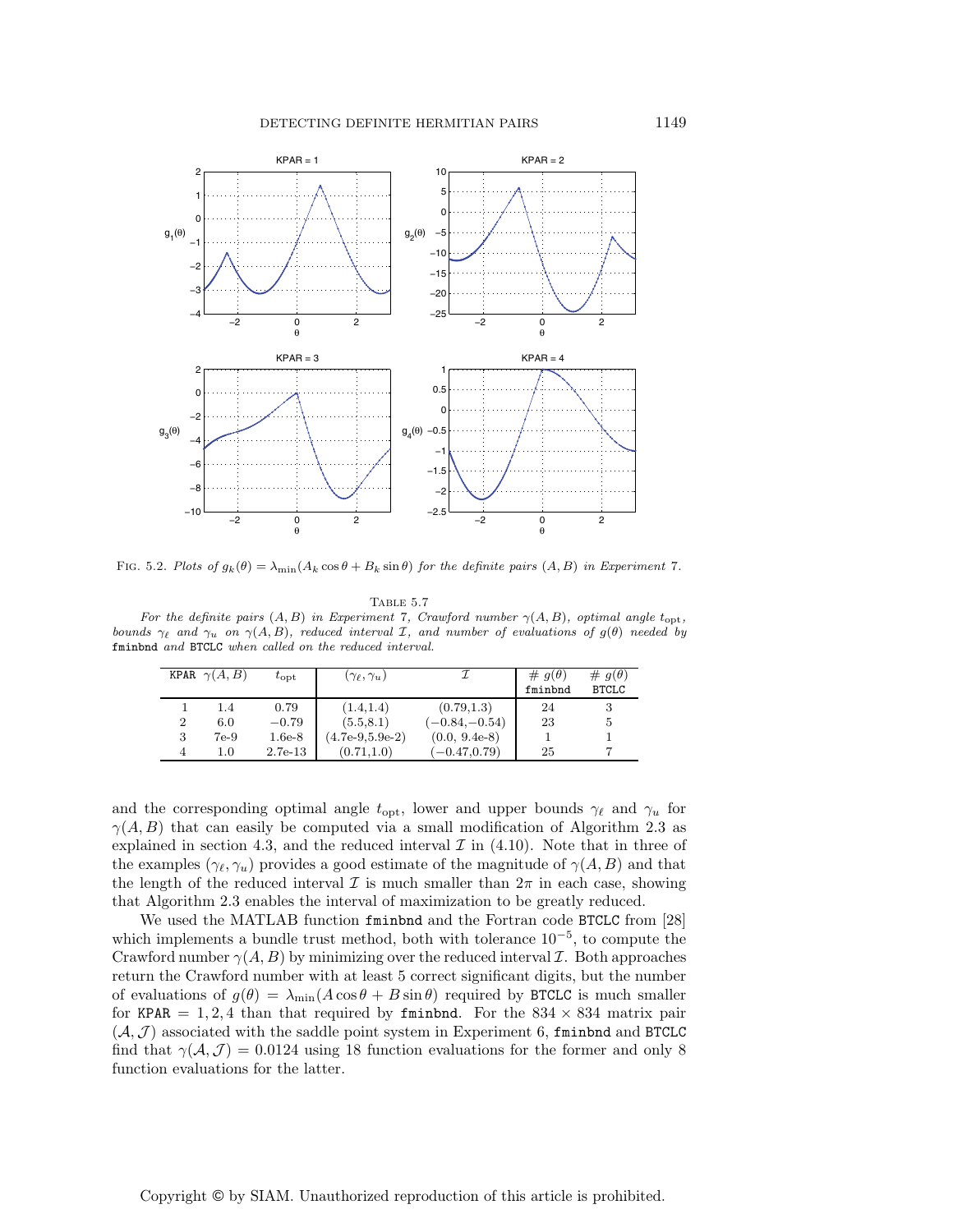Finally, we assess how the arc algorithm compares with other methods for testing definiteness of a Hermitian pair. Higham, Tisseur, and Van Dooren [16] present a bisection algorithm and a level set algorithm, both of which determine whether a Hermitian pair  $(A, B)$  is definite and also compute the Crawford number  $\gamma(A, B)$ . Each iteration of the bisection algorithm requires the solution of a quadratic eigenvalue problem and up to  $2n$  Hermitian eigenproblems, so this algorithm is much more expensive than Algorithm 2.3 and the procedure for calculating  $\gamma(A, B)$  described in section 4.3. For testing definiteness, the level set algorithm needs to compute the eigensystem of a (single) non-Hermitian generalized eigenvalue problem, which costs about  $46n^3$  flops if done by the QZ algorithm. This corresponds to the cost of at least 138 iterations of Algorithm 2.3, so again Algorithm 2.3 is clearly the more efficient approach to testing definiteness. Another test can be based on Veselić's Jorthogonal Jacobi algorithm [27], but this is based on hyperbolic transformations and so is potentially unstable.

**6. Conclusions.** In this work we revisited the algorithm of Crawford and Moon for testing whether a Hermitian pair  $(A, B)$  is definite. By reworking the derivation and emphasizing the arc expansion mechanism we have obtained a fuller understanding of its behavior—in particular for indefinite pairs. Moreover, we have shown that the details of how the algorithm is initialized and terminated, how the angles are computed, and how directions of negative curvature are computed are all crucial to the efficiency of the algorithm and its behavior in floating point arithmetic. Our modified algorithm incorporates improvements to all the above aspects, and our backward error analysis justifies the algorithm's determination of whether the pair is definite or not. Our recommended implementation is Algorithm 2.3 with  $Chol(c)$ —Cholesky decomposition with complete pivoting. This combination has performed well in all our tests and has the advantage over the Chol(ecp) early-exit variant that the efficient code that is available in LAPACK Version 3.2 [12], [19] can be used without change.

In summary, Algorithm 2.3 with  $Chol(cp)$  is remarkably efficient in general, the computational cost being just a few (partial) Cholesky factorizations. The efficiency stems from the fact that the algorithm can quickly find a t for which  $B(t)$  is definite, or determine that the range of f is an arc of length greater than  $\pi$ , well before it has accurately determined the range of f.

### REFERENCES

- [1] Y.-H. Au-Yeung, A theorem on a mapping from a sphere to the circle and the simultaneous diagonalization of two Hermitian matrices, Proc. Amer. Math. Soc., 20 (1969), pp. 545– 548.
- [2] Y.-H. Au-Yeung, Some theorems on the real pencil and simultaneous diagonalization of two Hermitian bilinear functions, Proc. Amer. Math. Soc., 23 (1969), pp. 246–253.
- [3] Z. BATTLES AND L. N. TREFETHEN, An extension of MATLAB to continuous functions and operators, SIAM J. Sci. Comput., 25 (2004), pp. 1743–1770.
- [4] T. BETCKE, N. J. HIGHAM, V. MEHRMANN, C. SCHRÖDER, AND F. TISSEUR, NLEVP: A Collection of Nonlinear Eigenvalue Problems, http://www.mims.manchester.ac.uk/research/ numerical-analysis/nlevp.html.
- [5] S. Boyd and L. Vandenberghe, Convex Optimization, Cambridge University Press, Cambridge, UK, 2004.
- [6] C. R. CRAWFORD, ALGORITHM 646 PDFIND: A routine to find a positive definite linear combination of two real symmetric matrices, ACM Trans. Math. Software, 12 (1986), pp. 278–282.
- [7] C. R. Crawford and Y. S. Moon, Finding a positive definite linear combination of two Hermitian matrices, Linear Algebra Appl., 51 (1983), pp. 37–48.